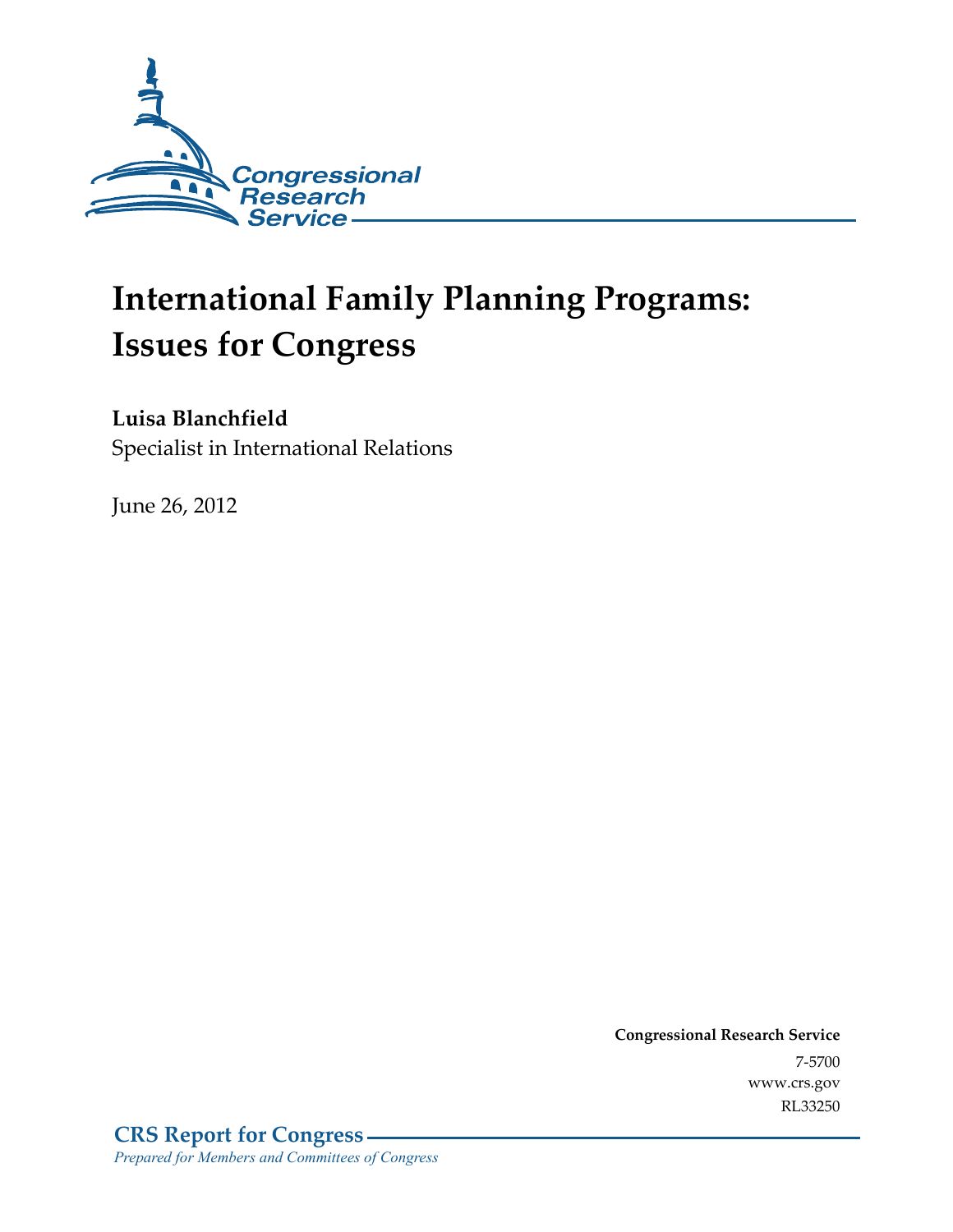# **Summary**

Since 1965, the U.S. government has supported international family planning activities based on principles of voluntarism and informed choice that gives participants access to services and information on a broad range of family planning methods. U.S. family planning policy and abortion restrictions have generated contentious debate for over three decades, resulting in frequent clarification and modification of U.S. international family planning programs. Given the divisive nature of this debate, U.S. funding of these programs will likely remain a point of contention during the  $112<sup>th</sup>$  Congress.

In 1984, controversy arose over U.S. family planning assistance when the Ronald Reagan Administration introduced restrictions that became known as the "Mexico City policy." The Mexico City policy required foreign non-governmental organizations (NGOs) to certify that they would not perform or actively promote abortion as a method of family planning—even if the activities were undertaken with non-U.S. funds. Presidents Reagan and George H. W. Bush also suspended grants to the U.N. Population Fund (UNFPA) due to evidence of coercive family planning practices in China, citing violations of the "Kemp-Kasten" amendment, which bans U.S. assistance to organizations that, as determined by the President, support or participate in the management of coercive family planning programs.

President Bill Clinton resumed UNFPA funding and rescinded the Mexico City policy in 1993. In 2001, however, President George W. Bush reapplied the Mexico City policy restrictions. The Bush Administration also suspended U.S. contributions to UNFPA from FY2002 to FY2008 following a State Department investigation of family planning programs in China. In January 2009, President Barack Obama issued a memorandum rescinding the Mexico City policy. The President also stated that the United States would resume U.S. contributions to UNFPA.

Recent international family planning-related appropriations and Obama Administration requests are outlined below.

- **FY2013**—In February 2012, President Obama requested a total of **\$642.7 million** in international family planning and reproductive health (FP/RH) funding, including **\$39 million** for UNFPA.
- **FY2012**—In December 2011, President Obama signed the Consolidated Appropriations Act, 2012 (P.L. 112-74), which directs that not less than **\$575 million** should be made available for FP/RH activities. It also states that **\$35 million** shall be made available for UNFPA.
- **FY2011**—FY2011 appropriations for international family planning and reproductive health are included in the Department of Defense and Full-Year Continuing Appropriations Act, 2011 (P.L. 112-10), which directs that not less that **\$575 million** should be made available for international FP/RH activities. It also allocated **\$40 million** for UNFPA.

For further discussion of abortion and family planning-related restrictions in U.S. legislation and policy, see CRS Report R41360, *Abortion and Family Planning-Related Provisions in U.S. Foreign Assistance Law and Policy*, by Luisa Blanchfield, and CRS Report RL33467, *Abortion: Judicial History and Legislative Response*, by Jon O. Shimabukuro.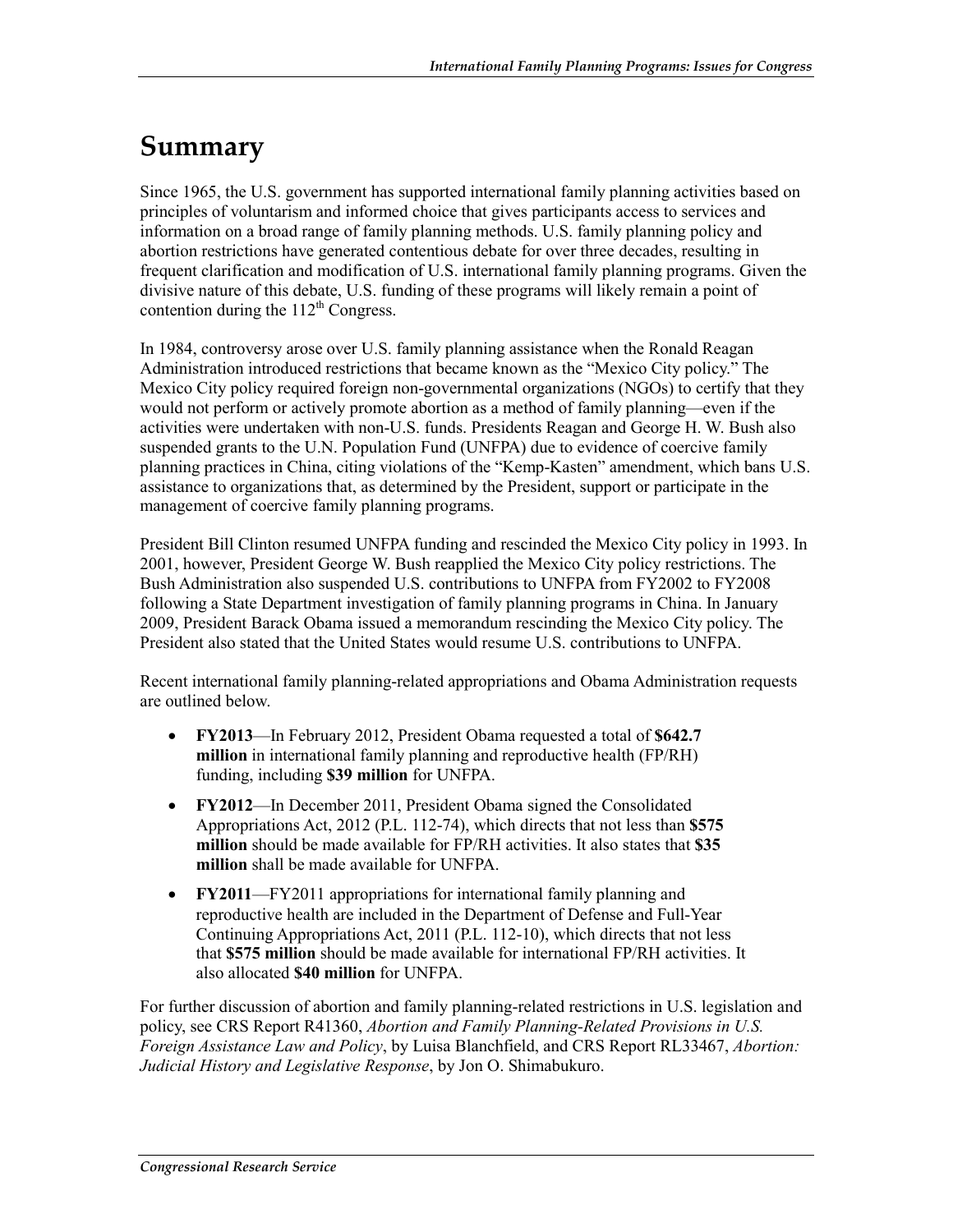# **Contents**

# **Tables**

### **Contacts**

|--|--|--|--|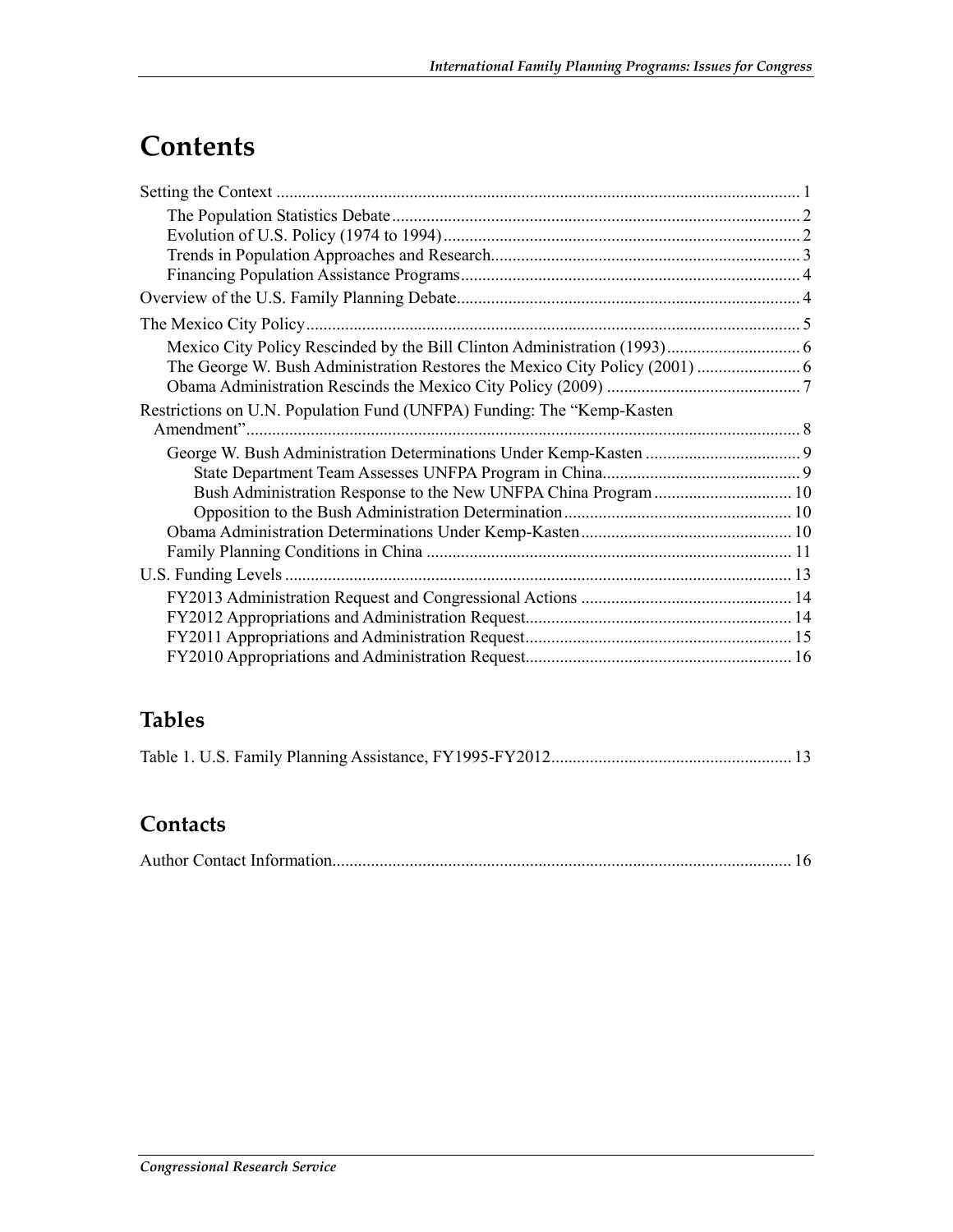# **Setting the Context**

Population assistance became a global issue in the late 1950s and early 1960s after several private foundations, among them the International Planned Parenthood Federation (IPPF), began providing money to developing countries to address high population growth rates. In 1966, when global population growth rates were reaching an historic annual high of 2.1%, the United Nations began to include population technical assistance in its international development aid programs. Population assistance grew rapidly over the next half-dozen years, with the United States, other developed countries, and international organizations such as the World Bank all beginning to contribute funds. With passage of the Foreign Assistance Act of 1961, Congress first authorized research on international family planning and population issues and, in 1965, the U.S. Agency for International Development (USAID) launched a series of population programs. In 1968, Congress specifically funded international family planning assistance activities and USAID began to purchase contraceptives for distribution through its programs in the developing world.

The first International Population Conference was held in 1974, followed by the second in Mexico City in 1984, and the third in Cairo in 1994.<sup>1</sup> The attention and funding given to international family planning programs are credited with helping to decrease population growth in developing countries from about a 1.7% per year average between 1980 and 2002, to a projected annual average of 1.2% between 2002 and 2015. Nevertheless, while global population growth has slowed, the world's population reached 6 billion in 1999, 6.5 billion in 2005, and 6.9 billion in 2010.<sup>2</sup> It is expected to surpass 9 billion by 2050, with most of the growth occurring in developing nations.<sup>3</sup> In 1960, 70% of the world's population lived in developing countries, and in 2005 the level had grown to 81%. These countries account for the vast majority of worldwide population growth.4

#### **Most Recent Developments:**

#### **FY2013 U.S. Family Planning and Reproductive Health Funding**

- Administration Request: The Obama Administration requested a total of **\$642.7 million** in international family planning and reproductive health (FP/RH) funding, including **\$39 million** for the U.N. Population Fund (UNFPA).
- Senate Actions: The Senate Committee on Appropriations reported S. 3241 on May 24, 2012, which appropriated a total of **\$655.5 million** for family planning and reproductive health activities, and **\$44.5 million** for UNFPA.
- House Actions: On May 25, 2012, the House of Representatives Committee on Appropriations reported H.R. 5857, which appropriated not more than **\$461 million** for family planning and reproductive health activities, and **no funds** for UNFPA. The House bill also included language that codified the Mexico City Policy.

For more details, see the "U.S. Funding Levels" section.

<sup>&</sup>lt;sup>1</sup> The conferences were coordinated by the United Nations. More information is available at http://www.un.org/esa/ devagenda/population.html.

<sup>2</sup> Overview and highlights of the Population Reference Bureau (PRB) *2010 World Population Data Sheet*, at http://www.prb.org/Publications/Datasheets/2010/2010wpds.aspx.

<sup>3</sup> *2008 Revision of World Population Prospects,* U.N. Statistics Division, March 11, 2009.

<sup>4</sup> PRB, *Frequently Asked Questions About the PRB World Population Data Sheet*, 2005.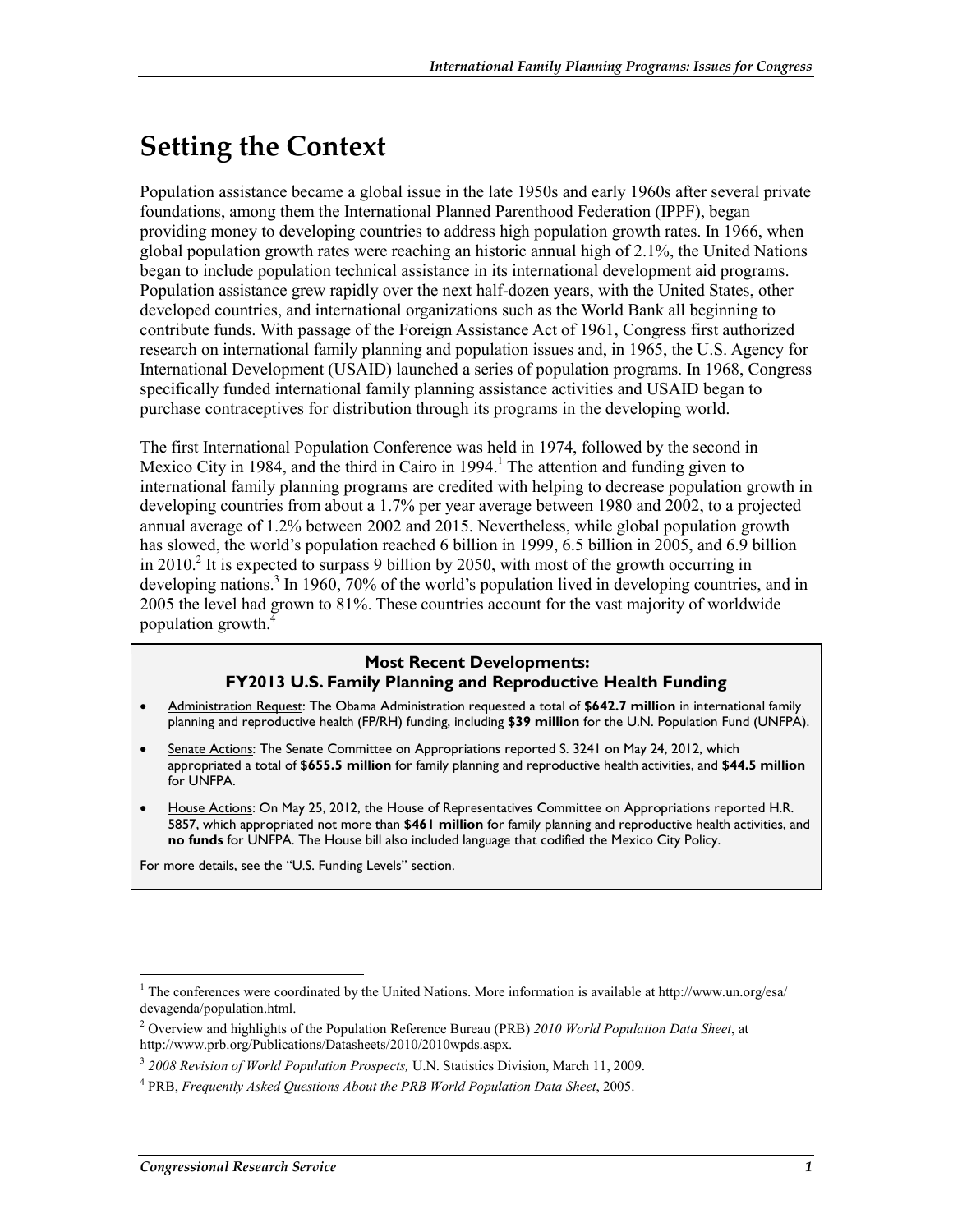# **The Population Statistics Debate**

Population statistics alone are only part of a larger story. For the past 30 years and more, countries have heatedly debated what the statistics mean. Proponents of active family planning programs have held that high fertility rates and rapid population growth are serious impediments to a country's development. According to this school of thought, people are consumers, and no poor country can increase its standard of living and raise its per capita income while wrestling with the problems of trying to feed and care for a rapidly expanding population. Thus, poor and developing countries should invest in family planning programs as part of their economic development process.

On the opposing side, critics of active population planning programs hold that there is little or no correlation between rapid population growth and a country's economic development. Some argue that increased numbers of people provide added productive capacity; therefore, they say, high population growth rates actually can contribute to a country's ability to increase its standard of living. Proponents of this view argue that, at the very least, current economies of scale and global trading patterns have too many empirical variables and uncertainties to establish a direct correlation between population growth and economic development.

## **Evolution of U.S. Policy (1974 to 1994)**

As the population debate evolved, many countries, including the United States, changed their views. At the 1974 international population conference, the United States and other donor countries asserted that high fertility rates were an impediment to economic development—a point that was rejected by developing countries at the time. In keeping with this view, in 1977 the Carter Administration proposed legislative language, later enacted in Section 104(d) of the Foreign Assistance Act of 1961, as amended, that sought to link population growth and traditional development assistance programs on the grounds that a high population growth rate could have a negative effect on other development objectives.

At the second International Conference on Population in Mexico City in 1984, some participants reversed their positions. Many developing countries had become convinced of the urgent need to manage population growth, while U.S. officials asserted that population growth was not necessarily a negative force in economic development, but was instead a neutral phenomenon. At Mexico City, Reagan Administration officials emphasized instead the need for developing countries to adopt sound economic policies that stressed open markets and an active private sector.

Nearly a decade later, the Clinton Administration again changed the U.S. position on family planning programs by lifting U.S. policy announced at the Mexico City Conference. At the 1994 International Conference on Population and Development in Cairo, the U.S. government, along with nearly 200 other nations, endorsed the Conference's program of action, which emphasized a broader population and development agenda, including support for family planning and reproductive health services, improving the status of women, and providing access to safe abortion, where legal.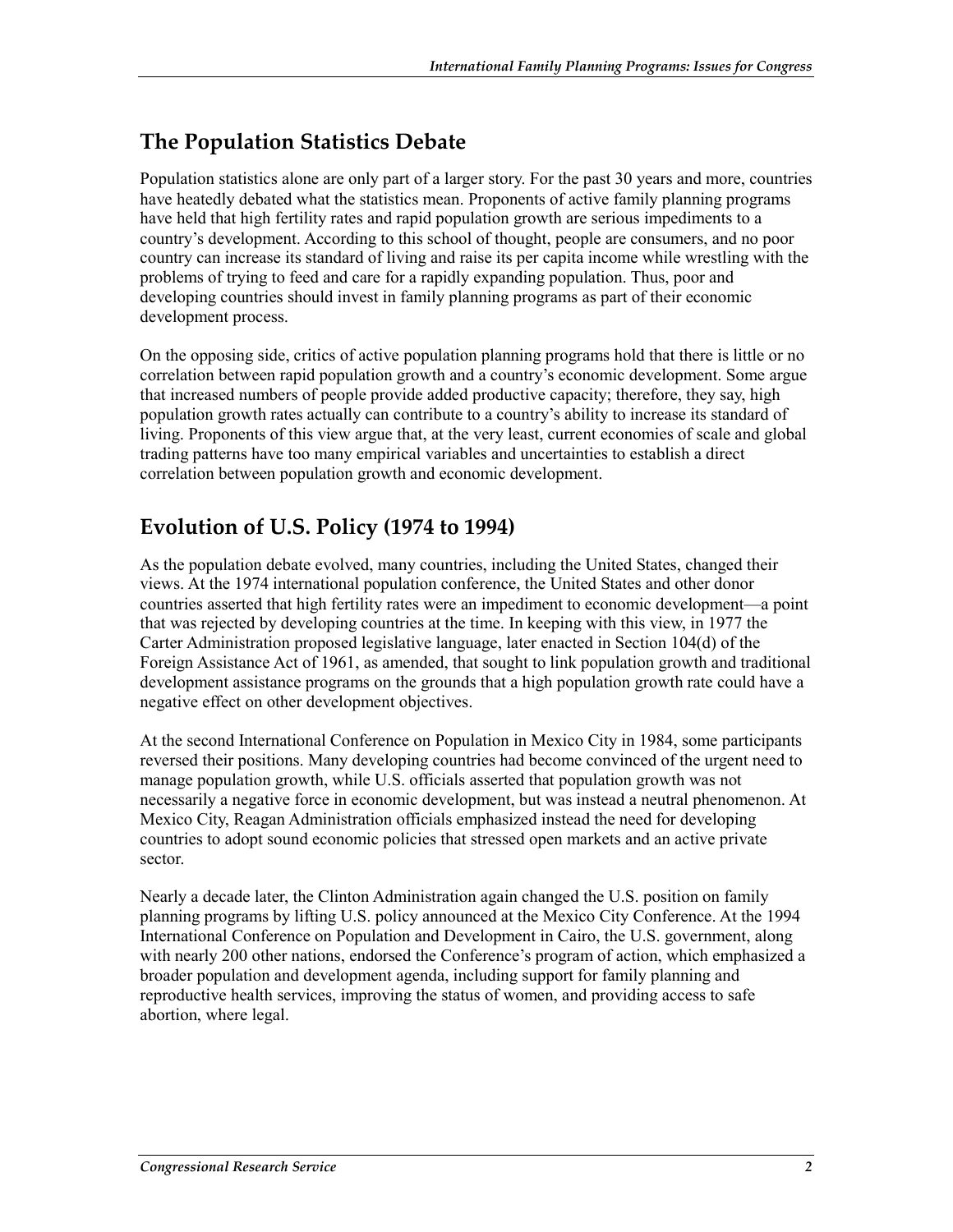## **Trends in Population Approaches and Research**

Since the 1994 Cairo conference, groups supporting strategies to address reproductive health and rights have supported a broader agenda of initiatives that includes the promotion of gender equality, increasing adolescent education on sexuality and reproductive health, and ensuring the universal right of health care, including reproductive health. Although endorsed at the July 1999 U.N. meeting of 179 nations to assess progress of the Cairo population conference recommendations, the issues of child education and government responsibilities for ensuring access to safe abortions in countries where the practice is legal were particularly controversial. Some governments opposed the broadening of the Cairo mandate and some, including Argentina, Nicaragua, and the Vatican, filed reservations to the recommendations reached by consensus.

Recent trends in population research indicate that fertility rates in both developed and developing countries have decreased over time. The number of developing countries with high fertility rates (defined as five or more children per woman) declined from 59 in 1990-1995 to 27 in 2005- 2010.<sup>5</sup> Birth rates in developing countries are projected to fall from 2.75 children per woman in 2005-2010 to 2.05 in 2045-2050.<sup>6</sup> At the same time, the numbers of children and young people in developing countries are at an unprecedented high (1.7 billion children and 1.1 billion young people). Consequently, many predict that future world population growth will occur primarily in these countries.<sup>7</sup> Fertility rates in developed countries have been at below-replacement levels for several decades (less than 2.1 children per woman). In recent years, rates have risen slightly; 42 developed nations had below-replacement fertility in 1990-1995, whereas 44 had such levels in 2005-2010. Nevertheless, 25 developed countries—including Japan and the majority of countries in Southern and Eastern Europe—had fertility rates below 1.5 children per woman during the 2005-2010 period.<sup>8</sup>

Although there are differences of opinion as to why fertility rates are falling—and whether the trend is universal throughout the developing world—a few demographers argue that the change has less to do with government family planning policies and foreign aid, and more to do with expanded women's rights in these countries. Women are choosing to have fewer children and have better access to family planning, they argue. Others also contend that with improved economic development, health conditions, and lowered infant mortality rates, parents are deciding to have fewer babies because they are more confident that their children will survive.<sup>9</sup>

Despite projections of declining fertility rates, the world population is expected to increase in the next four decades. If fertility rates continue their decline, many expect the world population to reach about 9.1 billion in 2050, which, according to the median variant, would represent an increase of about 33 million people per year during that period.<sup>10</sup> The exact level of population

<sup>1</sup> <sup>5</sup> *2008 Revision of World Population Prospects, Key Findings,* U.N. Statistics Division, March 11, 2009.

<sup>&</sup>lt;sup>6</sup> "Linking Population, Poverty, and Development: Rapid Growth in Less Developed Regions," U.N. Population Fund, 2010.

<sup>7</sup> PRB, *2010 World Population Data Sheet*, p. 3.

<sup>8</sup> *2008 Revision of World Population Prospects, Key Findings,* U.N. Statistics Division, March 11, 2009.

<sup>9</sup> World Bank, "Population Growth Rate," at http://www.worldbank.org/depweb/english/modules/social/pgr/.

<sup>10</sup> *2008 Revision of World Population Prospects, Key Findings,* U.N. Statistics Division, March 11, 2009.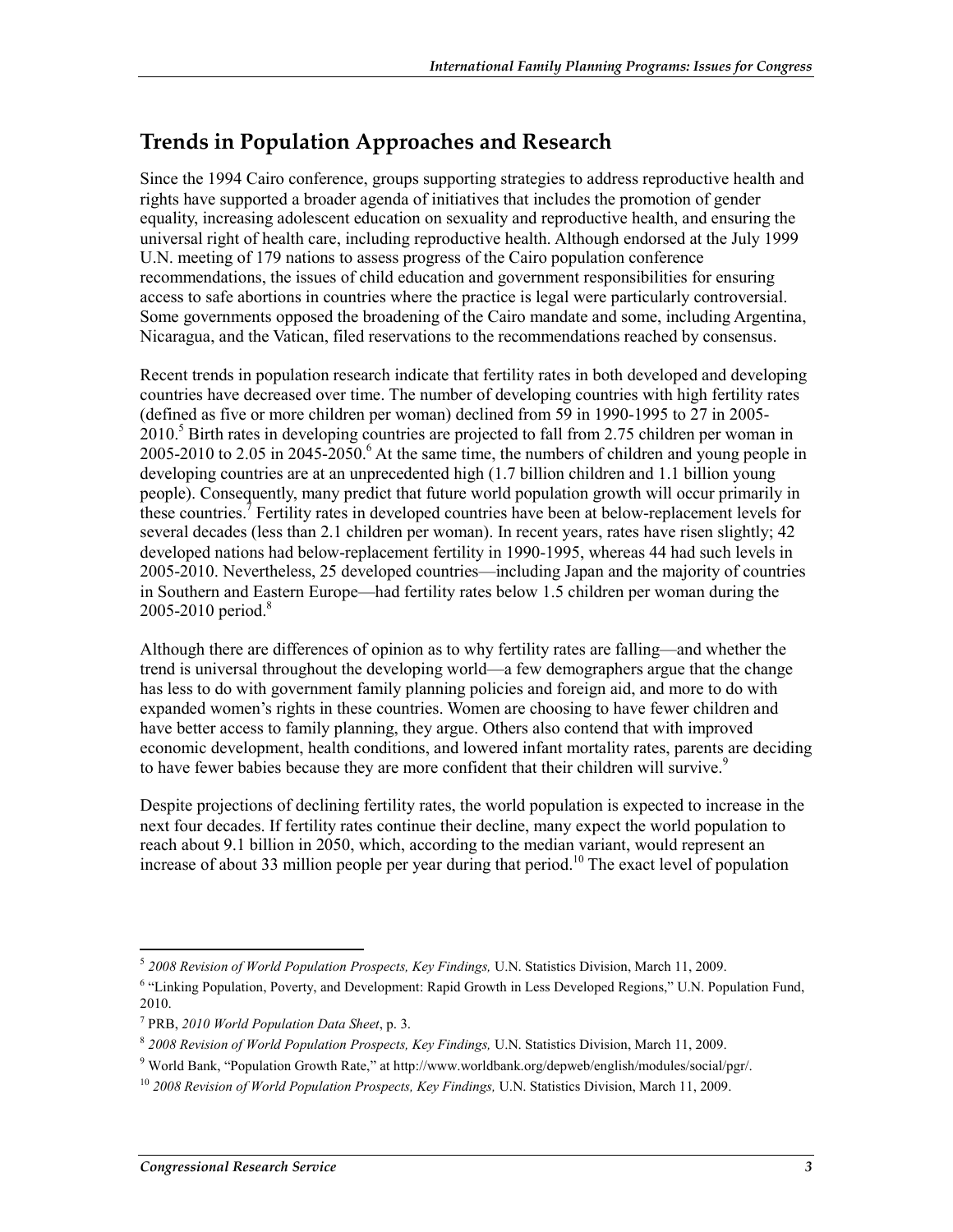growth, however, will likely depend on the extent to which individuals—particularly those in developing countries—decide to limit family size and have access to family planning services.<sup>11</sup>

### **Financing Population Assistance Programs**

Financing family planning and basic reproductive health care programs in developing countries became a major issue at the 1994 Cairo population conference. Participating nations agreed that foreign aid donors would provide one-third, or \$5.7 billion, of the annual costs of such services, the costs of which were estimated to grow to about \$17 billion in 2000. A July 1999 conference assessing implementation of the 1994 Cairo Program of Action, however, found that industrialized countries had fallen far short of the financing goal, providing only about \$1.9 billion per year. It also noted that donor allocations still fall far below the targets set at Cairo.<sup>12</sup> A more recent analysis suggests a different trend, noting that donor nations contributed \$2.3 billion in 2002, the largest amount ever. In 2008, UNFPA announced that its number of donors had increased from 166 in 2004 to 182 in 2007. In 2009, however, UNFPA reported that the number of its donors decreased to 161; it attributed this decline to the global economic downturn.<sup>13</sup>

# **Overview of the U.S. Family Planning Debate**

Throughout the debate on family planning—at times the most contentious foreign aid issue considered by Congress—the cornerstone of U.S. policy has remained a commitment to funding international family planning programs based on principles of voluntarism and informed choice that give participants access to information and services on a broad range of family planning methods. At present, USAID maintains family planning projects in more than 50 developing countries that include counseling and services, training of health workers, contraceptive commodities and distribution, financial management, policy dialogue, data collection, monitoring and evaluation, public education and marketing, and biomedical and contraceptive research and development. USAID applies a broad reproductive health approach to its family planning programs, increasingly integrating it with other interventions in maternal and child health, the enhancement of the status of women, and HIV prevention. It also supports programs that address behavior change communication, post-abortion care, and obstetric fistula.<sup>14</sup>

In addition to differences of opinion over how population growth affects economic development in developing countries, family planning assistance has become a source of substantial controversy among U.S. policymakers, centering on two key issues: (1) the use of federal funds to perform or promote abortions abroad and how to deal with evidence of coercion in some national family planning programs, especially in China, and (2) setting appropriate and effective funding levels for family planning assistance.

<sup>11</sup> PRB, *2010 World Population Data Sheet*, p. 3.

<sup>12</sup> Population Action International, *Progress and Promises: Trends in International Assistance for Reproductive Health and Population* 2004.

<sup>13</sup> See (1) *UNFPA 2007 Annual Report*, U.N. Population Fund, 2008; (2) U.N. document, DP/FPA/2010/18, dated April 30, 2010; and (3) *UNFPA 2009 Annual Report*, U.N. Population Fund, 2010.

<sup>&</sup>lt;sup>14</sup> For further information on USAID family planning and reproductive health programs, see http://www.usaid.gov/ our\_work/global\_health/pop/index.html.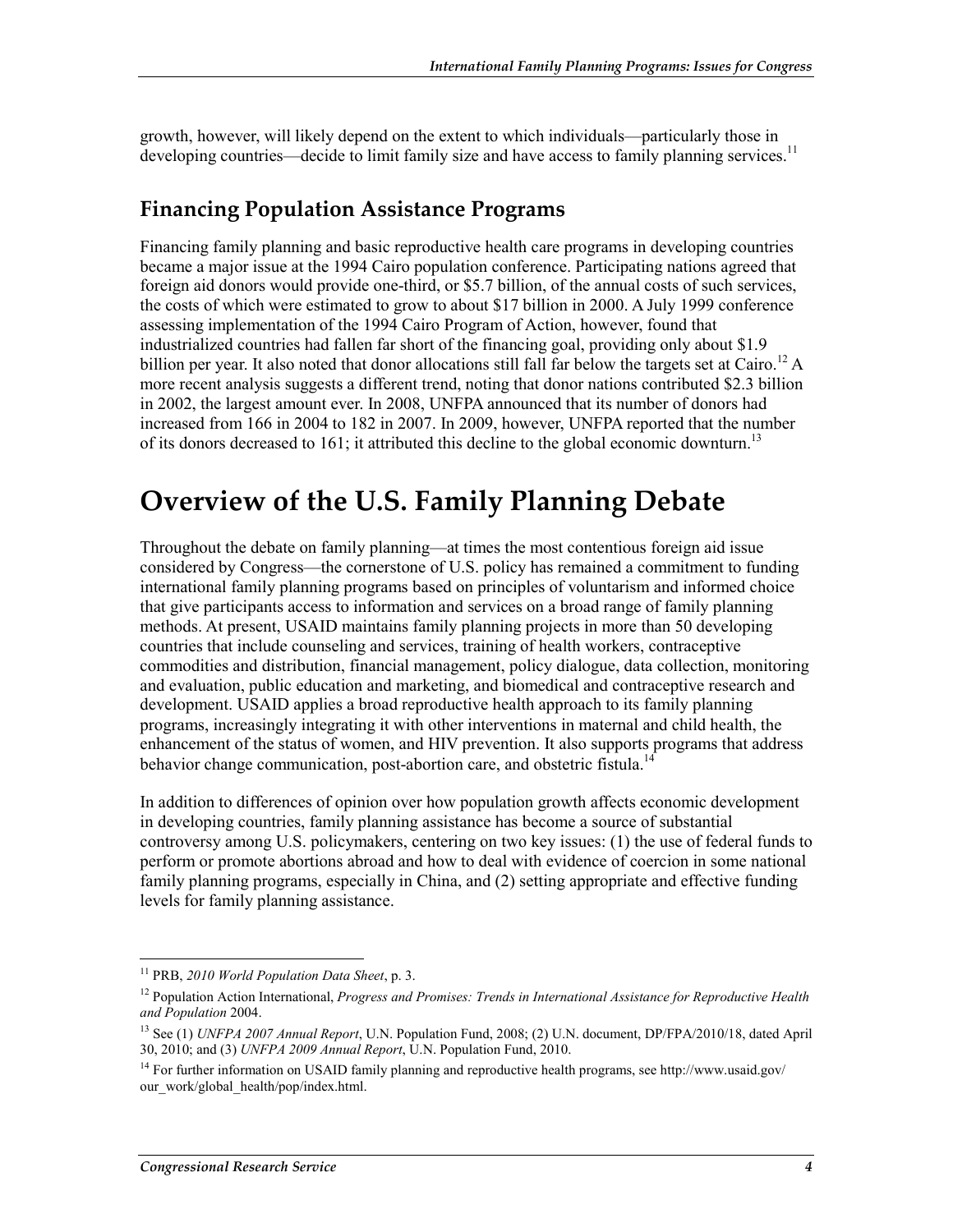Arguably, the most bitter controversies in U.S. family planning policy have erupted over abortion—in particular, the degree to which legal abortions and coercive programs occur in other countries' family planning programs, the extent to which U.S. funds should be granted to or withheld from such countries and organizations that administer these programs, and the effect that withholding U.S. funds might have on global population growth and access to voluntary family planning services in developing nations. These issues stem from the contentious domestic debate over U.S. domestic abortion policy that has continued since the Supreme Court's 1973 *Roe v. Wade* decision holding that the Constitution protects a woman's decision whether to terminate her pregnancy. In every Congress since 1973, abortion opponents have introduced constitutional amendments or legislation that would prohibit abortions supported with U.S. foreign assistance funds. As an alternative, abortion critics have also persuaded Congress to attach numerous provisions to annual appropriation measures banning the use of federal funds for performing legal abortions.

Much of this debate has focused on domestic spending bills, especially restrictions on abortions under the Medicaid program in the Labor/Health and Human Services appropriation legislation. However, the controversy spilled over into U.S. foreign aid policy almost immediately when Congress approved an amendment to the Foreign Assistance Act of 1961 in late 1973 introduced by then-Senator Jesse Helms (§104(f)). The provision, widely referred to as the "Helms amendment," prohibits the use of foreign development assistance to (1) pay for the performance of abortions or involuntary sterilizations, (2) motivate or coerce any person to practice abortions, or (3) coerce or provide persons with any financial incentive to undergo sterilizations. Since 1981, Congress has enacted nearly identical restrictions in annual Foreign Operations appropriation bills.<sup>15</sup>

For the past several decades, both congressional actions and administration directives have restricted U.S. population assistance in various ways, including those set out in the Foreign Assistance Act of 1961, as well as executive regulations and appropriation provisions prohibiting *indirect* support for coercive family planning (specifically in China) and abortion activities related to the work of international and foreign NGOs. Two issues in particular which were initiated in the mid-1980s—the Mexico City policy involving funding for foreign nongovernmental organizations, and restrictions on funding for the U.N. Population Fund (UNFPA) because of its activities in China—have remained controversial and continue as prominent features in the family planning debate.

# **The Mexico City Policy**

In 1984, the Reagan Administration announced that it would restrict U.S. population aid by terminating USAID support for any foreign non-governmental organizations (NGOs) (but not national governments) that were involved in voluntary abortion activities, even if such activities were undertaken with non-U.S. funds. U.S. officials presented the revised policy at the  $2<sup>nd</sup>$  U.N. International Conference on Population in Mexico City in 1984. Thereafter, it become known as the "Mexico City policy." During the George H. W. Bush Administration, efforts were made in Congress to overturn the Mexico City policy and rely on existing congressional restrictions in the

<sup>&</sup>lt;sup>15</sup> For more information on the Helms amendment and other abortion and family planning-related restrictions, see CRS Report R41360, *Abortion and Family Planning-Related Provisions in U.S. Foreign Assistance Law and Policy*, by Luisa Blanchfield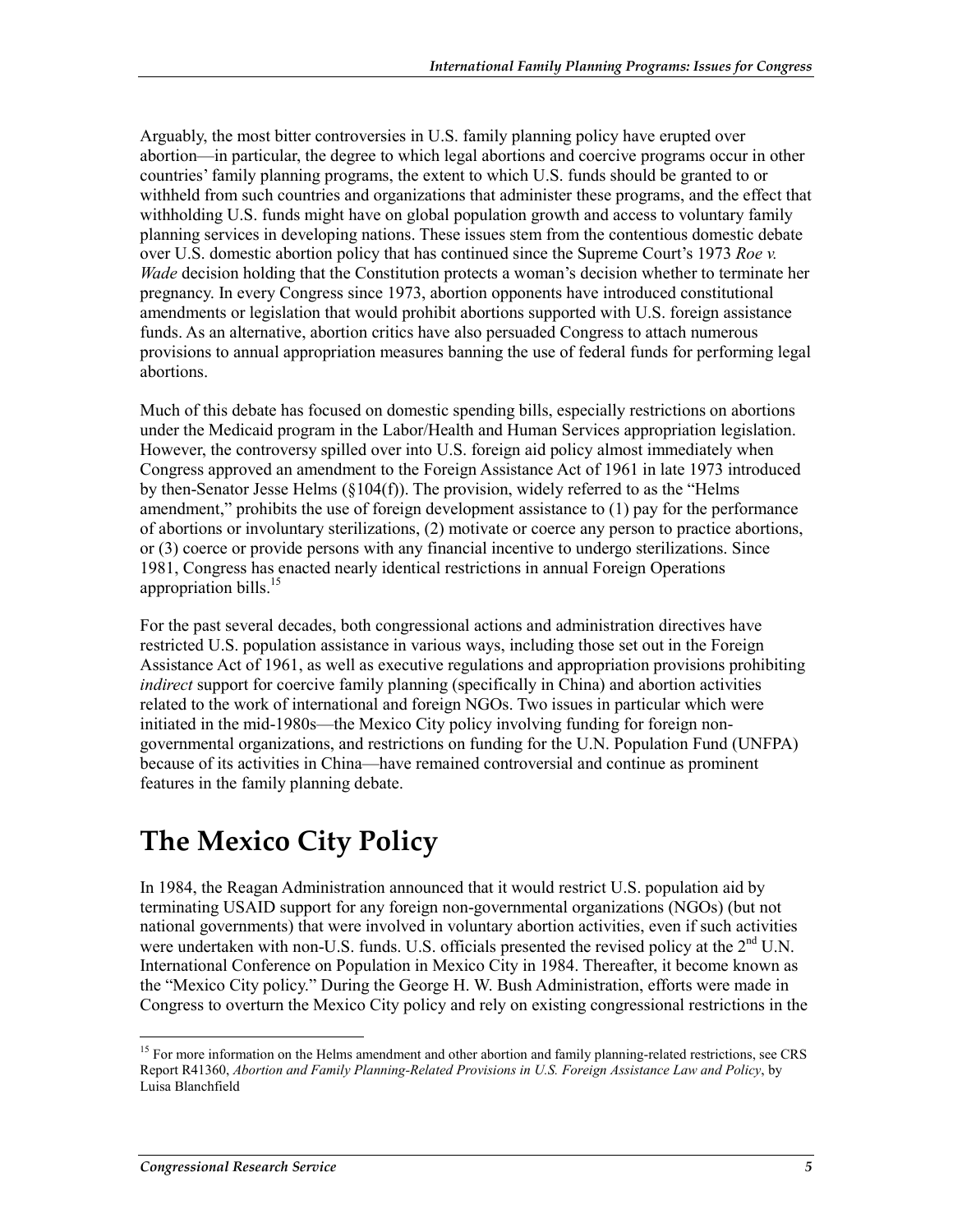Foreign Assistance Act of 1961 banning direct U.S. funding of abortions and coerced sterilizations. Provisions adopted by the House and/or Senate that would have reversed the policy, however, were removed from legislation under threat of a presidential veto.

Critics charge that the Mexico City policy is a violation of free speech and the rights of women to choose to have an abortion in countries where it is legal. They contend that the policy undermines family planning and maternal health care services offered in developing nations and may actually contribute to the rise in the number of abortions performed, including some that are unsafe and illegal. They further emphasize that family planning organizations may cut back on services because they are unsure of the full implications of the restrictions and do not want to risk USAID funding. Opponents also believe that the conditions of the Mexico City policy undermine relations between the U.S. government and foreign NGOs and multilateral groups, creating a situation in which the United States challenges their right to determine how to spend their own money and imposes a so-called gag order on their ability to promote changes to abortion laws and regulations in developing nations. The latter, these critics note, would be unconstitutional if applied to American groups working in the United States.

# **Mexico City Policy Rescinded by the Bill Clinton Administration (1993)**

President Clinton, in a January 22, 1993, memo to USAID, lifted restrictions imposed by the Reagan and Bush Administrations on grants to family planning foreign NGOs—in effect ending the Mexico City policy. The memo noted that the policy had extended beyond restrictions in the Foreign Assistance Act and was not mandated by law. In his remarks, President Clinton explained that this step would "reverse a policy that has seriously undermined much needed efforts to promote safe and effective family planning programs abroad, and will allow us to once again provide leadership in helping to stabilize world population."16

# **The George W. Bush Administration Restores the Mexico City Policy (2001)**

On January 22, 2001, President George W. Bush revoked the Clinton Administration memorandum and restored in full the terms of the Mexico City restrictions. In making the announcement, the White House Press Secretary stated that the "President is committed to maintaining the \$425 million funding level provided in the FY2001 appropriation because he knows that one of the best ways to prevent abortion is by providing quality voluntary family planning services."<sup>17</sup>

As was the case during the 1980s and early 1990s when the Mexico City policy was in place, foreign NGOs, as a condition for receipt of U.S. family planning assistance, would need to certify that they would not perform or actively promote abortions as a method of family planning in other countries. President Bush, in announcing the policy change, noted that American taxpayer funds should not be used to pay for abortions or to advocate or actively promote abortion.

<sup>&</sup>lt;sup>16</sup> President Bill Clinton, "Remarks on Signing Memorandums on Medical Research and Reproductive Health and an Exchange With Reporters," January 22, 1993.

<sup>17</sup> The White House. Office of the Secretary. *Restoration of the Mexico City Policy,* January 22, 2001.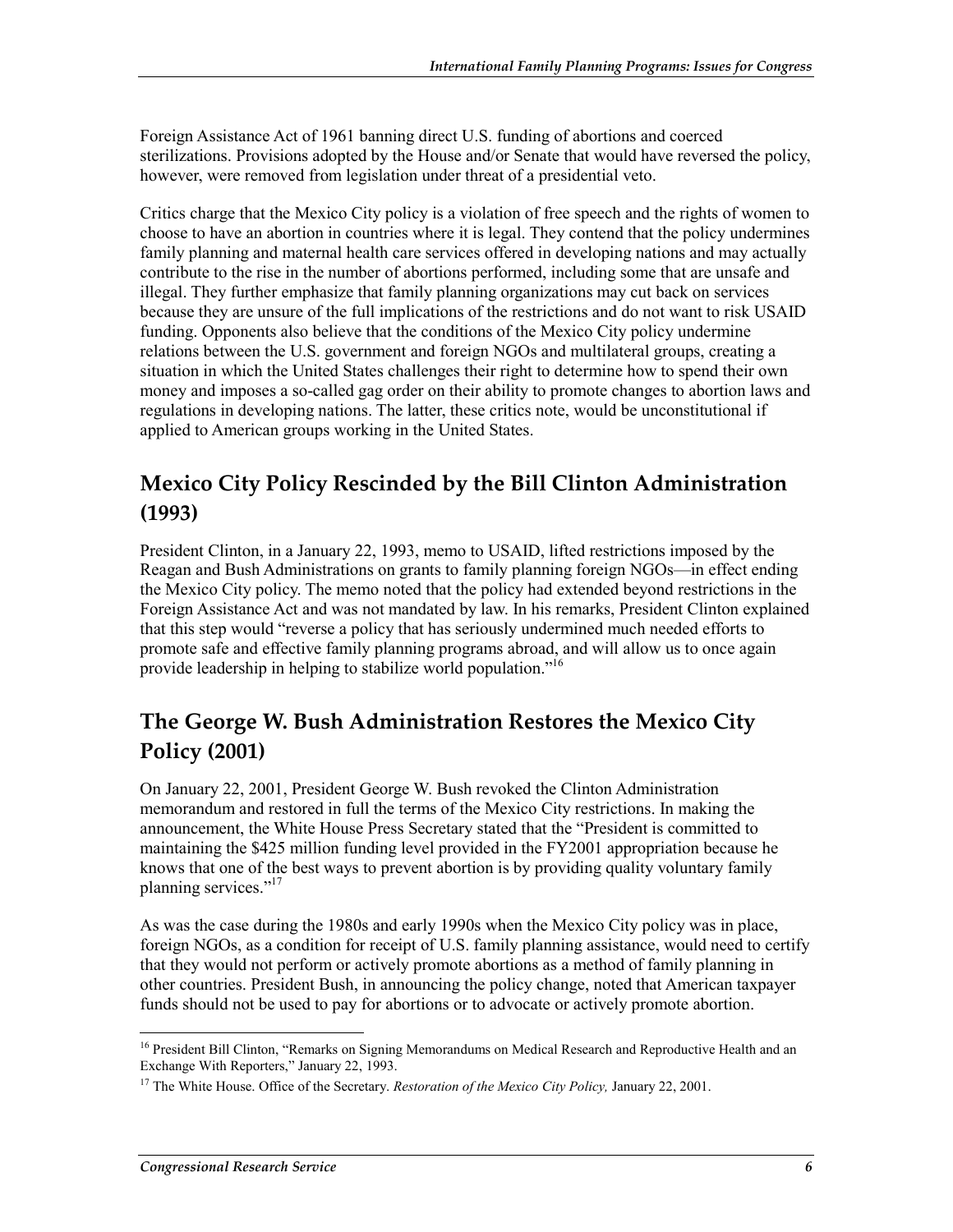Supporters of the certification requirement argue that even though permanent law bans USAID funds from being used to perform abortions, money is fungible; organizations receiving American-taxpayer funding can use USAID resources for family planning activities while diverting money raised from other sources to perform abortions or lobby to change abortion laws and regulations. The certification process, they contend, stops the fungibility "loophole."

#### **Bush Administration Mexico City Policy Guidelines**

On February 15, 2001, USAID released specific guidelines necessary to implement President Bush's directive. The guidelines stated that U.S. NGOs receiving USAID grants could not furnish assistance to foreign NGOs that (1) performed or actively promoted abortion as a method of family planning in USAID-recipient countries, or (2) furnished assistance to other foreign NGOs that conducted such activities. When USAID provided assistance directly to a foreign NGO, the organization had to certify that it did not now or would not during the term of the grant perform or actively promote abortion as a method of family planning or provide financial support to other foreign NGOs that carry out such activities. The implementing regulations contained several exceptions, including the following:

- Abortions could be performed if the life of the mother would be endangered if the fetus were carried to term or following rape or incest; health care facilities may treat injuries or illnesses caused by legal or illegal abortions (post-abortion care).
- "Passive" responses by family planning counselors to questions about abortion from pregnant women who have already decided to have a legal abortion were not considered an act of promoting abortion; referrals for abortion as a result of rape, incest, or where the mother's life would be endangered, or for post-abortion care are permitted.

USAID was able to continue support to foreign governments, either directly or through a grantee, even in cases where the government included abortion in its family planning program. Money provided to such governments, however, had to be placed in a segregated account and none of the funds could be drawn to finance abortion activities.

President Bush issued a memorandum on August 29, 2003, for the Secretary of State, directing that the Mexico City policy conditions be applied to State Department programs in the same way they applied to USAID activities. This directive mostly impacted State Department-managed refugee programs, large portions of which were implemented by international organizations and NGOs. The President's memorandum, however, stated that the policy would not apply to multilateral organizations that were associations of governments, presumably referring to the U.N. High Commissioner for Refugees, among others. President Bush further stated that the Mexico City policy would not apply to foreign aid funds authorized under P.L. 108-25, the United States Leadership Against HIV/AIDS, Tuberculosis, and Malaria Act of 2003.

### **Obama Administration Rescinds the Mexico City Policy (2009)**

On January 23, 2009, President Barack Obama issued a presidential memorandum to the Secretary of State and USAID Administrator revoking the Mexico City policy and Bush Administration conditions on voluntary population planning provided by the State Department.<sup>18</sup> The memorandum stated:

These excessively broad conditions on grants and assistance awards are unwarranted. Moreover, they have undermined efforts to promote safe and effective voluntary family planning programs in foreign nations.<sup>19</sup>

<sup>&</sup>lt;sup>18</sup> Specifically, President Obama's memorandum revoked President Bush's January 22, 2001, memorandum for the USAID Administrator (Restoration of the Mexico City Policy) and the August 29, 2003, memorandum for the Secretary of State (Assistance for Voluntary Population Planning).

<sup>&</sup>lt;sup>19</sup> Memorandum from President Obama to the Secretary of State and Administrator for USAID, "Mexico City Policy and Assistance for Voluntary Population Planning," January 23, 2009, available at http://www.whitehouse.gov/ (continued...)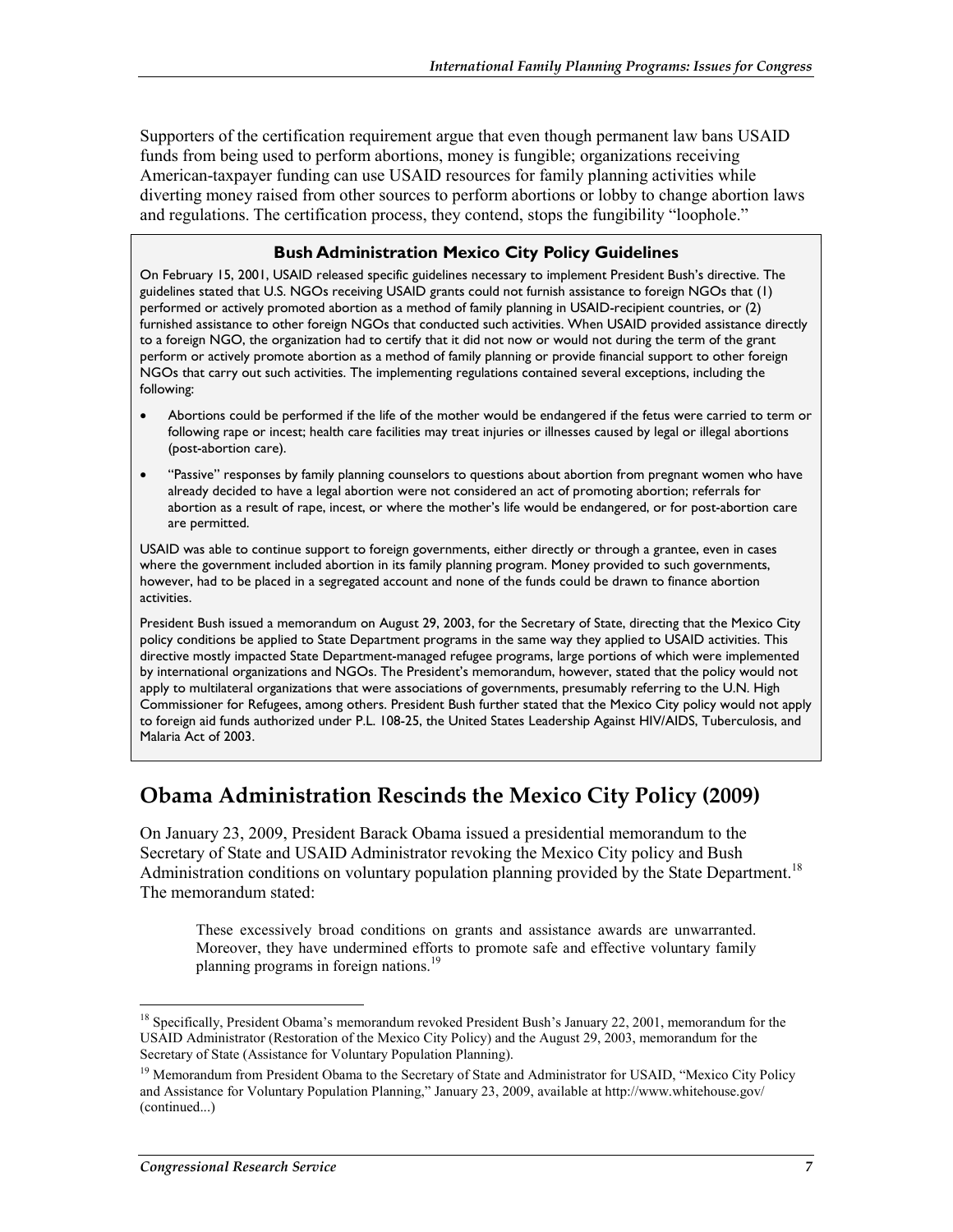President Obama also directed the Secretary of State and USAID Administrator to waive the conditions set forth in these policies and to notify current grantees as soon as possible. He further directed the State Department and USAID to cease imposing such conditions on any future grants. $20$ 

# **Restrictions on U.N. Population Fund (UNFPA) Funding: The "Kemp-Kasten Amendment"**

At the 1984 Mexico City Conference, the Reagan Administration instituted a new policy relating to UNFPA.<sup>21</sup> The Administration required that the organization provide "concrete assurances that [it] is not engaged in, or does not provide funding for, abortion or coercive family planning programs." It was particularly concerned with UNFPA's activities in China, where, according to Administration officials, there was evidence of coercive family planning practices.

Subsequently, Congress legislated a more restrictive UNFPA policy—believed to be aimed at coercive Chinese family planning programs and UNFPA's continuing operations in the country by enacting the "Kemp-Kasten amendment" in the FY1985 Supplemental Appropriations Act (P.L. 99-88). The amendment prohibited the use of appropriated funds for any organization or program, as determined by the President, found to be supporting or participating "in the management" of a program of coercive abortion or involuntary sterilization. Following enactment of P.L. 99-88, USAID announced that \$10 million of \$46 million that had been directed for UNFPA during FY1985 would be redirected to other programs due to concerns regarding UNFPA's activities in China, and later said that the United States would not contribute to UNFPA at all in 1986. Most of the \$25 million that was originally allocated for UNFPA was spent on other international family planning activities. Even though this pattern to redirect UNFPA transfers to other population assistance programs continued, critics of the Kemp-Kasten amendment and the President's determination to suspend contributions asserted that UNFPA was the world's most effective family planning organization, and that the quality of services provided in developing nations outside of China suffered due to the unwillingness of the United States to support them. At the time of suspension, U.S. payments represented nearly one-third of UNFPA's annual budget. From 1986 through 1993, no U.S. contributions went to UNFPA.

The Clinton Administration lifted the ban on UNFPA contributions, making available \$14.5 million in FY1993 but stipulating that funds could not be used in China. Congressional critics of China's family planning practices attempted unsuccessfully to attach provisions to various foreign aid bills banning U.S. contributions unless UNFPA withdrew from China or the President could certify that China no longer maintained a coercive family planning program. While the United States continued to support UNFPA during the next eight years (except for FY1999), Congress

<sup>(...</sup>continued)

the press office/MexicoCityPolicy-VoluntaryPopulationPlanning/.

 $20$  Ibid.

<sup>&</sup>lt;sup>21</sup> UNFPA is a U.N. specialized agency that "supports countries in using population data for policies and programs" to improve reproductive health, prevent HIV/AIDS, promote gender equality, and make motherhood safer. UNFPA was the lead U.N. agency for the 1994 International Conference on Population and Development in Cairo. For more detailed information regarding UNFPA, see CRS Report RL32703, *The U.N. Population Fund: Background and the U.S. Funding Debate*, by Luisa Blanchfield.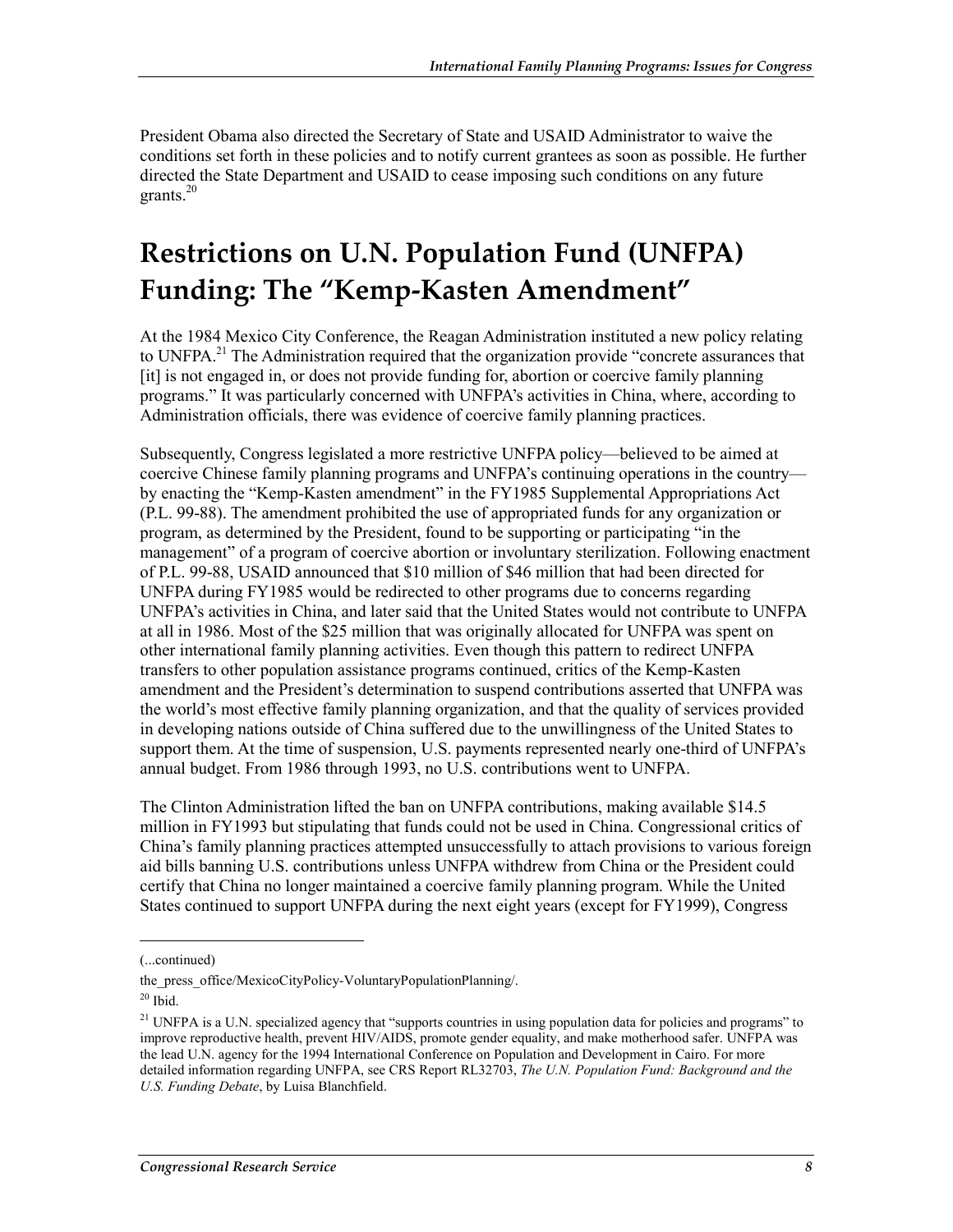attached restrictions in appropriation measures that in most cases reduced the U.S. contribution by the proportionate share of UNFPA funds spent on China.

# **George W. Bush Administration Determinations Under Kemp-Kasten**

For FY2002, Congress provided not more than \$34 million for UNFPA. But in mid-January 2002, the Bush Administration placed a hold on U.S. contributions to UNFPA, pending a review of the organization's program in China. The White House said it initiated the review because of new evidence that coercive practices continued in counties where UNFPA concentrated its programs.<sup>22</sup>

From FY2002 through FY2008, the Bush Administration determined that UNFPA was ineligible for U.S. funding under the Kemp-Kasten amendment.<sup>23</sup> Since the 2002 determination, the Administration transferred \$34 million from each of FY2002, FY2004, and FY2005 appropriations, and \$25 million from FY2003 funds that would have otherwise been provided to UNFPA to support bilateral family planning programs and activities combating human trafficking and prostitution. Approximately \$22.5 million in unused UNFPA funds from FY2006 was transferred to the International Organizations and Program (IOP) account.

### **State Department Team Assesses UNFPA Program in China**

While most observers agree that coercive family planning practices continue in China, differences remain over the extent, if any, to which UNFPA is involved in involuntary activities and whether UNFPA should operate at all in a country where such conditions exist. Given conflicting reports, a State Department investigative team visited China in May 2002 and reported a series of findings and recommendations. The team found no evidence that UNFPA "has knowingly supported or participated in the management of a program of coercive abortion or involuntary sterilization" in China, and recommended the United States release not more than \$34 million of previously appropriated funds to UNFPA.<sup>24</sup>

Nevertheless, on July 22, 2002, Secretary of State Powell, to whom President Bush had delegated the decision, announced that UNFPA was in violation of Kemp-Kasten and ineligible for U.S. funding. The State Department's analysis of the Secretary's determination found that even though UNFPA did not "knowingly" support or participate in a coercive practice, that alone would not preclude the application of Kemp-Kasten.<sup>25</sup> Instead, a finding that the recipient of U.S. funds—in this case UNFPA—simply supports or participates in such a program, whether knowingly or unknowingly, would trigger the restriction. The assessment team found that the Chinese government imposed fines and penalties on families ("social compensation fees") that have

<sup>22</sup> See House International Relations Committee hearing, *Coercive Population Control in China: New Evidence of Forced Abortion and Forced Sterilization*, October 17, 2001, and a Senate Foreign Relations Committee hearing, *U.S. Funding for the U.N. Population Fund: The Effect on Women's Lives*, February 27, 2002.

<sup>23</sup> For the most recent Administration statements, see "White House: No U.N. Funding for China," *The Associated Press,* September 7, 2007, and Press statement by Tom Casey, Deputy Spokesman, "Fiscal Year 2008 Funding for the United Nations Population Fund (UNFPA)," U.S. Department of State, June 27, 2008, available at http://www.state.gov/r/pa/prs/ps/2008/jun/106348.htm.

<sup>&</sup>lt;sup>24</sup> See http://www.state.gov/g/prm/rls/rpt/2002/12122.htm for report's full text.

<sup>&</sup>lt;sup>25</sup> See http://www.state.gov/g/prm/rls/other/12128.htm for a full text of the determination.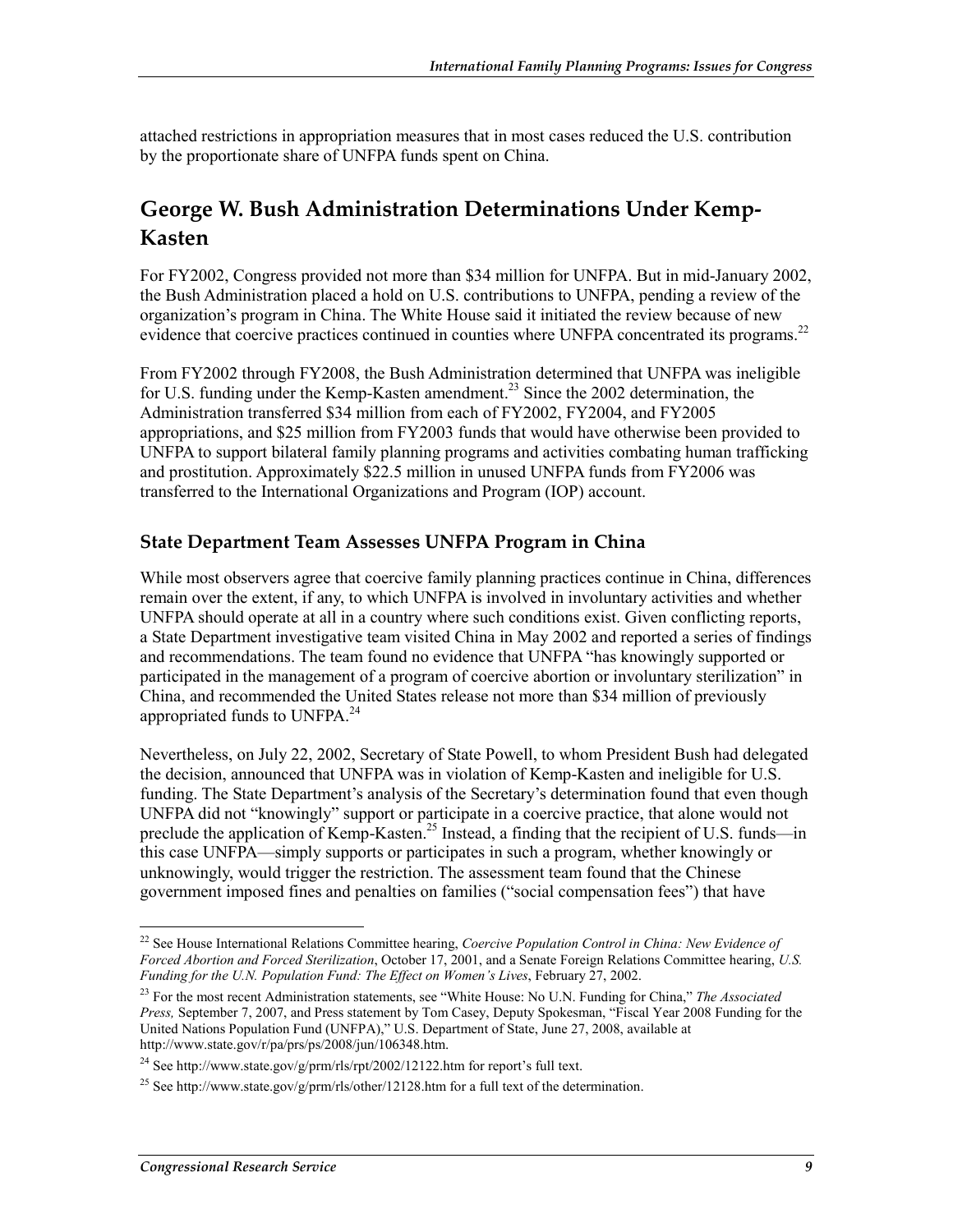children exceeding the number approved by the government. The department further noted that UNFPA had funded computers and data-processing equipment that had helped strengthen the management of the Chinese State Family Planning Commission. Beyond the legitimate uses of these and other items financed by UNFPA, such equipment facilitated, in the view of the State Department, China's ability to impose social compensation fees or perform coercive abortions. The State Department analysis concluded that UNFPA's involvement in China's family planning program "allows the Chinese government to implement more effectively its program of coercive abortion."

On September 17, 2005, the State Department stated that the United States had been urging UNFPA and China to modify the organization's program in a manner that would permit U.S. support to resume, but that no key changes had occurred that would allow a resumption of U.S. funding under the conditions of the Kemp-Kasten provision. Subsequently, on October 18 of that year, USAID notified Congress that the reprogrammed UNFPA set-aside would be made available to expand family planning and reproductive health programs in 14 other countries.<sup>26</sup>

### **Bush Administration Response to the New UNFPA China Program**

The September 17 announcement followed a June 22, 2005, UNFPA Executive Board meeting to consider UNFPA's new five-year, \$27 million program for China. At the meeting, Kelly Ryan, Deputy Assistant Secretary of State for the Bureau of Population, Refugees and Migration, argued that UNFPA should end its operations in China because of the coercive nature of China's family planning programs. Two days later, State Department spokesperson Sean McCormick issued a statement saying the United States was "disappointed" that UNFPA had decided to continue financial and technical support to the Chinese birth limitation program. He noted that U.S. opposition was not aimed at UNFPA but was a "matter of principle," based on strong American opposition to "human rights abuses associated with coercive birth limitation regimes." He acknowledged that UNFPA does not approve of coercive policies but that the organization's continued presence in China offered a "seal of approval" for Chinese policies.

### **Opposition to the Bush Administration Determination**

Critics of the Bush Administration's decision opposed it for a number of reasons. They argued that access to voluntary family planning programs by persons in around 140 countries would be reduced, undermining the health of women and children, increasing unwanted pregnancies, and increasing the likelihood of higher numbers of abortions. Still other critics were concerned about the possible application of the Administration's interpretation of Kemp-Kasten to other international organizations operating in China and to which the United States contributes—for example, UNICEF, WHO, and the U.N. Development Program.

# **Obama Administration Determinations Under Kemp-Kasten**

The Obama Administration has expressed its support for U.S. funding of UNFPA. In a January 2009 memorandum rescinding the Mexico City policy, President Obama indicated that his Administration would fund UNFPA. In March 2009, a State Department spokesperson confirmed

<sup>1</sup> <sup>26</sup> The most significant increases were made in programs for Georgia, Madagascar, Romania, Russia, Rwanda, and Ukraine.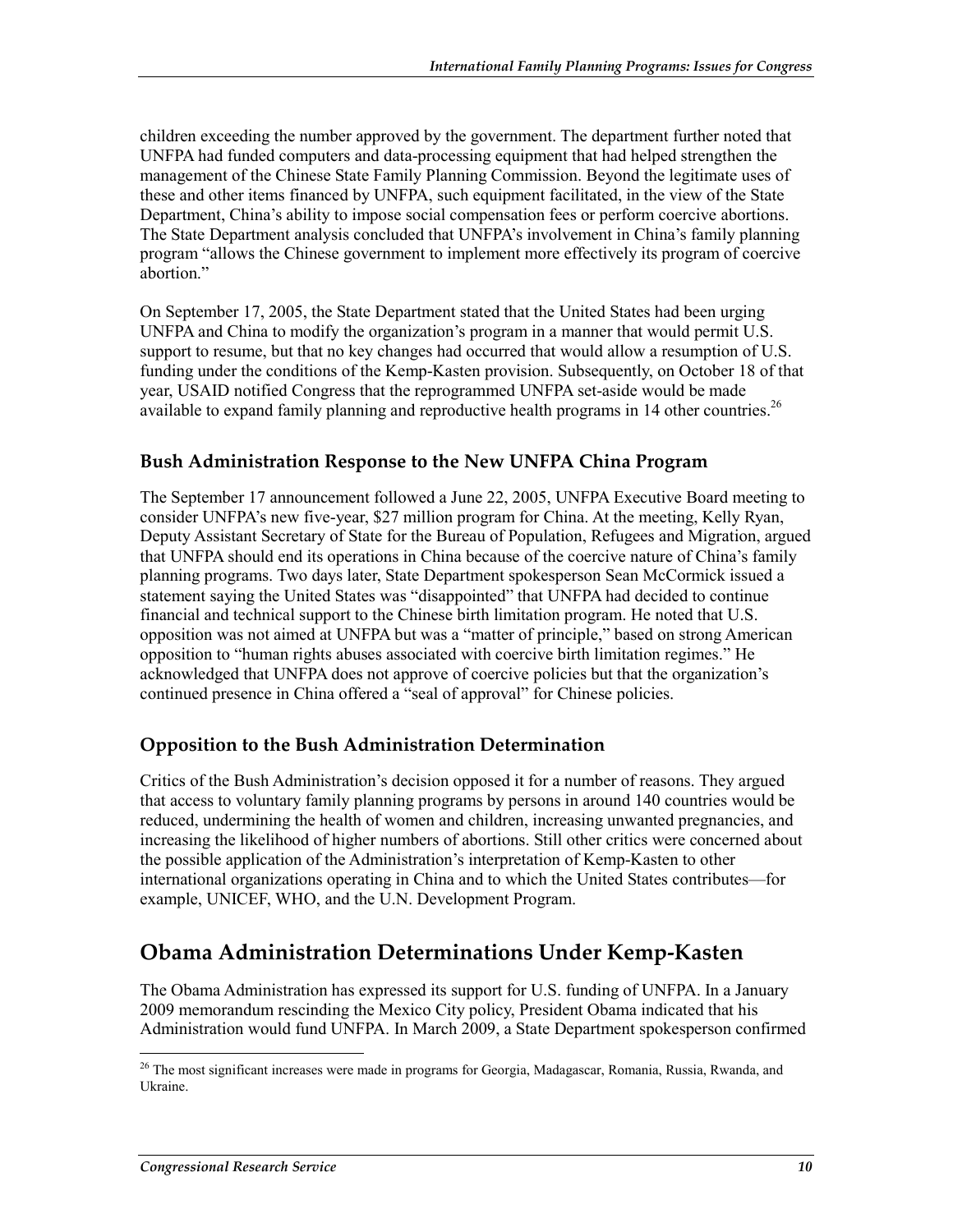that the U.S. government would contribute \$50 million to UNFPA as provided by the Omnibus Appropriations Act, 2009 (P.L. 111-8). This decision, according to Administration officials, highlights the President's "strong commitment" to international family planning, women's health, and global development.<sup>27</sup>

# **Family Planning Conditions in China**

As noted, much of this debate has focused on UNFPA's programs in China, both because of

China's well-known population growth and because of widespread publicity given to reports of coercion in its family planning programs. China's population increased from 500 million in 1950 to 1.008 billion according to the 1982 census—an average annual growth rate of 2%, or a doubling of the population every 36 years. (Although the 2% rate is not particularly large by developing country standards, many consider a lower rate crucial to China's economic development prospects given the country's already huge population size.) In 2010, China's estimated population was just over 1.33 billion. $30$ 

Chinese authorities came to view control of population growth not simply as an important priority, but as a necessity for the nation's survival. In an attempt to reach a 1% annual population growth rate, Chinese authorities, in 1979, instituted a policy of allowing only one child per couple, providing monetary bonuses and other benefits as incentives to comply. Women with one living child who became pregnant a second time were said to be subjected to rigorous pressure to end the pregnancy and

#### **2011 State Department Human Rights Report on China**

The broad question concerning the degree of coercive family planning practices in China remains a controversial matter. The State Department's most recent human rights report on China (covering 2011) concluded that:

*"National law prohibits the use of physical coercion to compel persons to submit to abortion or sterilization. However, intense pressure to meet birth limitation targets set by government regulations resulted in instances of local family-planning officials using physical coercion to meet government goals. Such practices included the mandatory use of birth control and the abortion of unauthorized pregnancies. In the case of families that already had two children, one parent was often pressured to undergo sterilization…* 

*The population control policy relied on education, propaganda, and economic incentives, as well as on more coercive measures. Those who violated the child-limit policy by having an unapproved child or helping another do so faced disciplinary measures such as social compensation fees, job loss or demotion, loss of promotion opportunity, expulsion from the Communist Party of China (membership is an unofficial requirement for certain jobs), and other administrative punishments, including in some cases the destruction of private property."28*

According to the report, female infanticide, sex-selective abortions, and the abandonment and neglect of baby girls remained a problem due to traditional preferences for sons and the coercive birth limitation policy.29

undergo sterilization; couples who actually had a second child faced heavy fines, employment demotions, and other penalties. Chinese leaders have admitted that coerced abortions and involuntary sterilizations occur, but insist that those involved are acting outside the law and are punished, particularly through the Administrative Procedure Law enacted in October 1990.

<sup>&</sup>lt;sup>27</sup> Department of State press release, "U.S. Government Support for the United Nations Population Fund (UNFPA)," March 24, 2009.

<sup>&</sup>lt;sup>28</sup> "Country Reports on Human Rights Practices, 2011—China," U.S. Department of State, Bureau of Democracy, Human Rights and Labor, April 8, 2011, available at http://www.state.gov/j/drl/rls/hrrpt/humanrightsreport/ index.htm#wrapper.

 $29$  Ibid.

<sup>&</sup>lt;sup>30</sup> Central Intelligence Agency, The World Factbook, China. For earlier data, see The World Bank, "China—Data," at http://data.worldbank.org/country/china.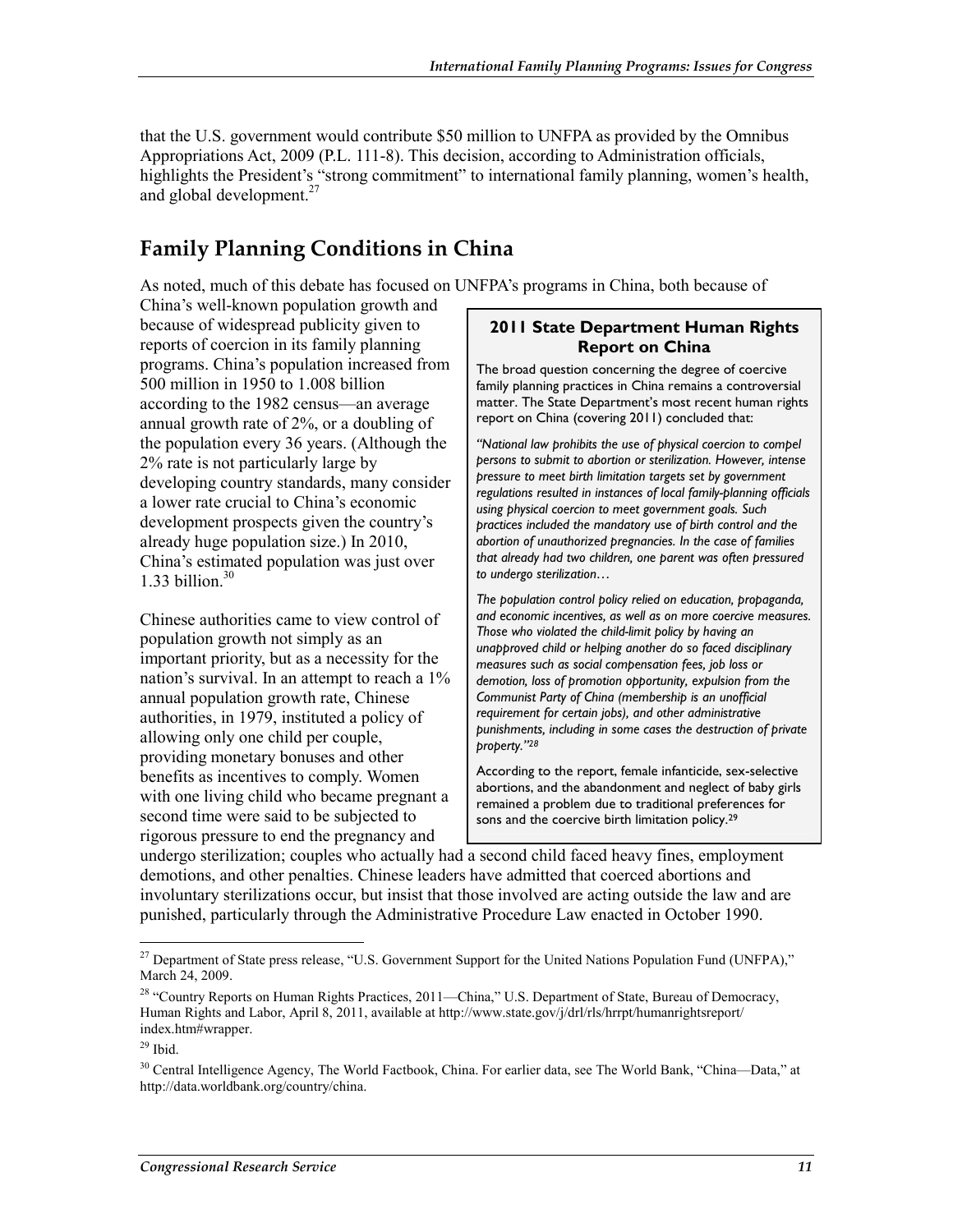Chinese authorities have termed female infanticide an "intolerable crime" that must be punished by law.

Other press reports suggest that the Chinese State Family Planning Commission (SFPC) has softened some of its previous harsh tactics to limit population growth. A number of counties have ended the system of permits for pregnancy and quotas for the number of children that can be born annually. When it launched in January 1998 a new \$20 million, five-year program in China, UNFPA announced that SFPC officials had agreed to drop birth targets in the 32 counties where U.N. activities would be focused. And in May 1999, the city of Beijing ended an eight-year policy that women had to be at least 24 years old to bear a child and lifted the requirement for couples to obtain a certificate before having a child.

On September 1, 2002, China adopted the Population and Family Planning Law, the country's first formal law on this subject. The law, which requires couples who have an unapproved child to pay a "social compensation fee" and extends preferential treatment to couples who abide by the birth limits, is intended to standardize the implementation of the government's birth limitation policies. The State Department Country Reports on Human Rights Practices for 2006 (dated March 2007), however, found that enforcement of the law varied by location.

Following the May 2002 State Department investigation of Chinese policies, senior department officials began a series of discussions with China regarding its birth planning law. Arthur Dewey, Assistant Secretary of State for Population, Refugees, and Migration, told the House International Relations Committee in December 2004, that in six rounds of talks with Chinese officials, there had been "encouraging movement" in China's approach to population policy and the reduction of coercive practices.<sup>31</sup> Nevertheless, Assistant Secretary Dewey said that the social compensation fee policy set out in China's national law on population and birth planning is a "harsh and effective enforcement tool" that is used to force women to have an abortion, and is therefore regarded as a coercive policy. While negotiations have resulted in some progress, he concluded that China's policies have not been altered enough to allow the Bush Administration to resume UNFPA funding.

As noted previously, U.S. officials continued to voice their opposition at a UNFPA Executive Board meeting on June 22, 2005, where members met to consider a new, five-year (2006-2010), \$27 million UNFPA program in China. A State Department press release on June 24 again acknowledged that China had made some progress in its approach to population issues, but argued that Beijing's birth limitation policy continues to contain several coercive elements, including the social maintenance fee for unplanned births, and regulations that limit choices by women other than to undergo an abortion. At the June 22 meeting, China's deputy U.N. Ambassador Zhang Yishan argued that due to the size of China's population, it had to maintain a strong family planning program, and that without the policies of the last 30 years, China's population would have grown by 300 million additional people. He countered that, by law, family planning workers are not permitted to utilize coercive measures in their work.

The UNFPA Executive Board approved a five-year program for China on January 30, 2006. Prior to the signing, U.S. Deputy Representative to the United Nations, Ambassador Alejandro Wolff,

 $31$  Dewey cited, for example, the elimination of a requirement for married couples to obtain government permission prior to pregnancy in 25 of China's 31 provinces, municipalities, and autonomous regions. He also noted the government's launch of a public information project highlighting the status of the girl child. He viewed this as a positive step towards ending discrimination in China against girls and women.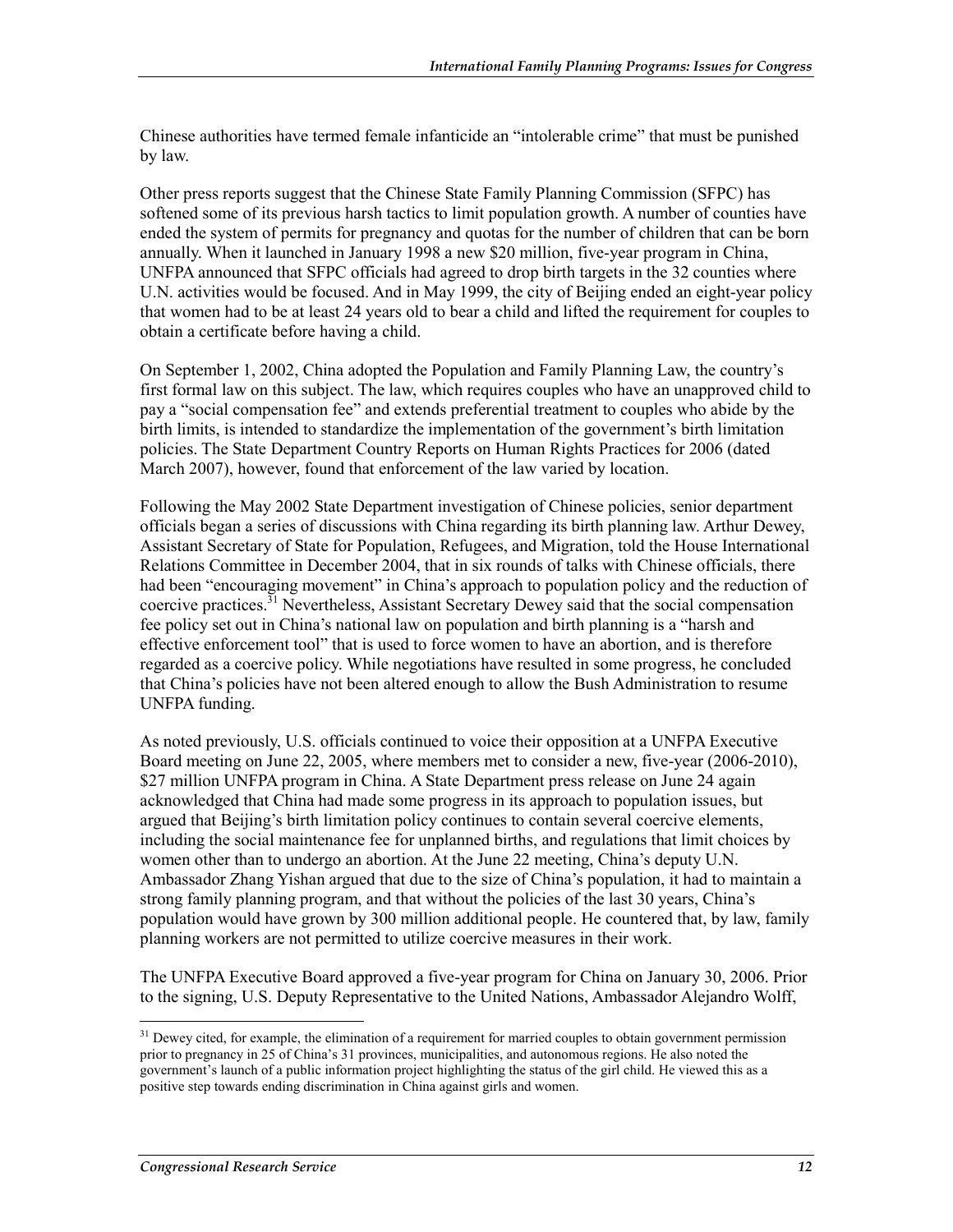expressed disappointment that no substantive changes had been made to the draft plan that had been reviewed in mid-2005. He argued that UNFPA assistance provided a "de facto United Nations 'seal of approval'" to China's "abhorrent" practices. He further asserted that the new Country Program Document for China was incorrect in its claim that China was committed to implementing the Cairo Population Conference action plan, a program that excluded coercive practices in family planning activities.<sup>32</sup> A group of 10 European nations disagreed, however, issuing a statement saying that China did conform to the program of 1994 International Conference on Population and Development.<sup>33</sup> On August 30, 2010, the UNFPA Executive Board approved a new five-year program for China that spans from 2011 through 2015. The proposed budget for the program is  $$22$  million.<sup>34</sup>

# **U.S. Funding Levels**

Since 1965, USAID has obligated over \$13.8 billion in assistance for international family planning. In many years, and especially over the past two decades, the level of funding for population assistance has been controversial, and at times, linked directly with differences concerning Mexico City policy restrictions and abortion. Until FY1996, Congress generally supported higher funding levels for population aid than proposed by the President, especially during the Reagan and Bush Administrations. During the balance of the Clinton Administration, however, Congress cut and placed restrictions on bilateral funding (see **Table 1**). In some years, bilateral family planning, reproductive health, and maternal health levels received additional resources when UNFPA-earmarked funds were reprogrammed for bilateral activities after UNFPA was determined to be ineligible for U.S. support under the Kemp-Kasten amendment.

|                  | $\mu$ and $\mu$ planning reproductive riealin budget, millions or current $\psi$ |  |  |                |  |                   |  |                                                                                                                          |     |     |     |     |     |     |      |      |      |      |
|------------------|----------------------------------------------------------------------------------|--|--|----------------|--|-------------------|--|--------------------------------------------------------------------------------------------------------------------------|-----|-----|-----|-----|-----|-----|------|------|------|------|
|                  |                                                                                  |  |  |                |  |                   |  | 1995 1996 1997 1998 1999 2000 2001 2002⊂ 2003⊂ 2004⊂ 2005⊂ 2006⊂ 2007⊂ 2008⊂ 2009 2010 2011 2012                         |     |     |     |     |     |     |      |      |      |      |
| Bilateral<br>Aid |                                                                                  |  |  |                |  |                   |  | 542.0 432.0 385.0 385.0 385.0 372.0 <sup>a</sup> 425.0 425.0 443.6 429.5 437.0 435.0 435.6 457.2 522.4 593.4 575.0 575.0 |     |     |     |     |     |     |      |      |      |      |
| <b>UNFPA</b>     | 35.0                                                                             |  |  | 22.8 25.0 20.0 |  | $0.0$ 21.5b 21.5b |  | 0.0                                                                                                                      | 0.0 | 0.0 | 0.0 | 0.0 | 0.0 | 0.0 | 50.0 | 55.0 | 40.0 | 35.0 |
| Total            |                                                                                  |  |  |                |  |                   |  | 577.0 454.8 410.0 405.0 385.0 393.5 446.5 425.0 443.6 429.5 437.0 435.0 435.6 457.2 572.4 648.4₫ 615.0€ 610.0€           |     |     |     |     |     |     |      |      |      |      |

#### **Table 1. U.S. Family Planning Assistance, FY1995-FY2012**

(Family planning/reproductive health budget; millions of current \$)

**Source:** USAID Bureau of Global Health Strategic Planning and Budgeting Office and annual appropriations legislation.

**Note:** Amounts are adjusted for rescissions in appropriate years.

- a. The bilateral FY2000 aid level reflects a transfer of \$12.5 million from population assistance to child survival activities.
- b. UNFPA amounts for FY2000 and FY2001 reflect a \$3.5 million deduction due to legislative restrictions.

<sup>32</sup> U.S. Mission to the United Nations. *Ambassador Wolff: Remarks on Proposed UNFPA Sixth Country Program for China,* January 26, 2006.

<sup>33 &</sup>quot;UN Population Fund Endorses 27-million-dollar China Program," *Agence France Presse*, January 30, 2006.

<sup>34</sup> U.N. document, DP/FPA/CPD/CHN/7, *United Nations Population Fund Final Country Program Document for China,* dated July 16, 2010.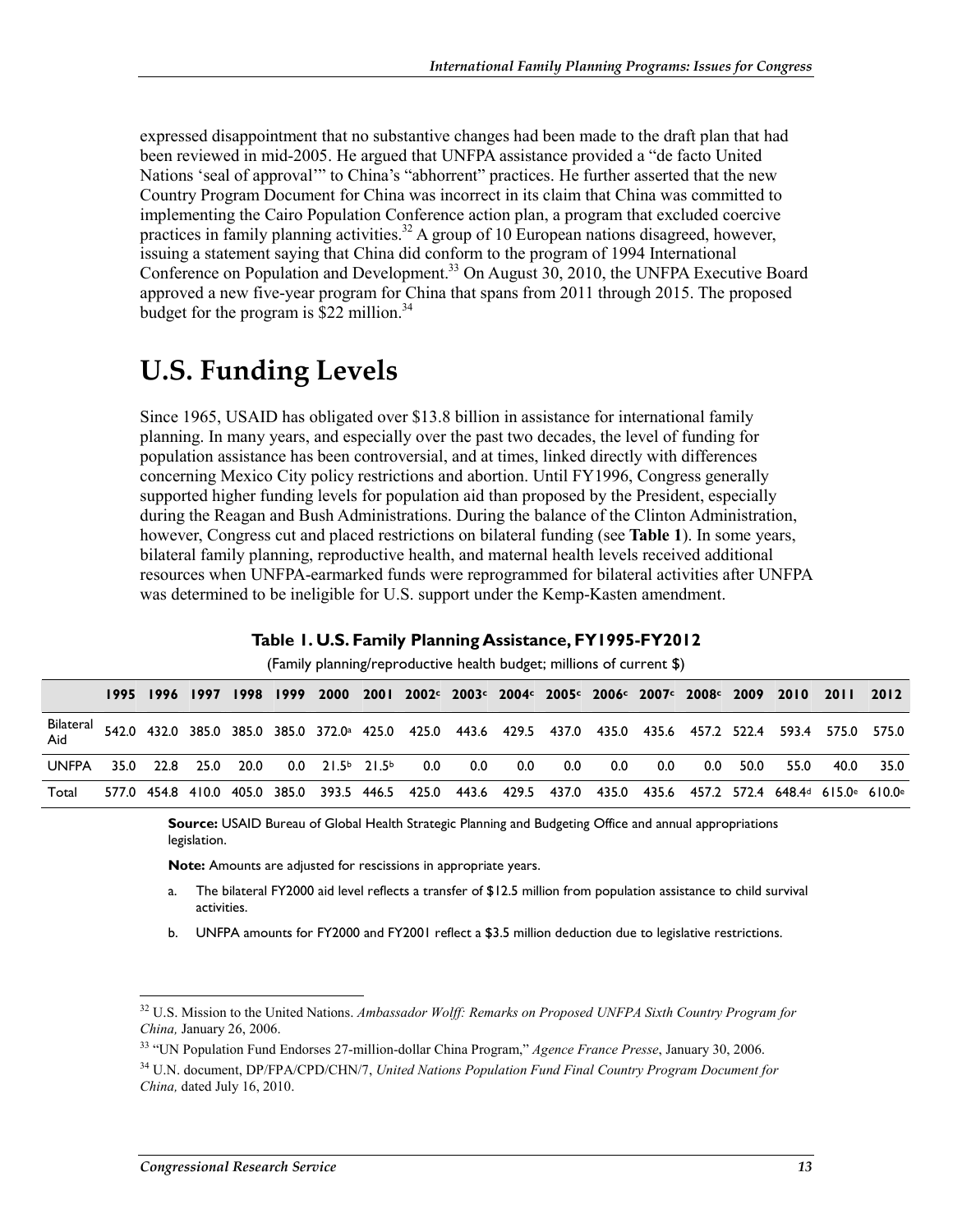- c. From FY2002 through FY2008, the Bush Administration determined that UNFPA was ineligible for U.S. funding because of its programs in China, and withheld appropriated funds. Some of the withheld funds were reallocated for USAID bilateral family planning, vulnerable children, and counter-trafficking in persons programs.
- d. This figure is an estimate.
- e. These figures represent the enacted level.

In FY2009, total U.S. population assistance was approximately \$572.4 million, an increase of about \$115 million over the FY2008 level of \$457.2 million. U.S. population assistance levels peaked in FY2010, with USAID estimating that total assistance, including contributions to UNFPA, reached a high  $$648.4$  million.<sup>35</sup> This increase in funding can be attributed in part to President Obama's determination that UNFPA is eligible for U.S. funding under the Kemp-Kasten amendment and to the President's Global Health Initiative (GHI).

### **FY2013 Administration Request and Congressional Actions**

In February 2012, President Obama requested a total of \$642.7 million for FY2013 international family planning and reproductive health funding.<sup>36</sup> This includes \$530 million from the Global Health Programs account (GHP, formerly Global Health and Child Survival), \$73.7 million from the Economic Support Fund (ESF), and \$39 million for UNFPA from the International Organizations and Programs account (IO&P).

The Senate Committee on Appropriations reported S. 3241, the Department of State, Foreign Operations, and Related Programs Appropriations Act, 2013, on May 24, 2012. The bill appropriated a total of \$655.5 million for family planning and reproductive health activities, and  $\hat{\text{S44}}$ .5 million for UNFPA.<sup>37</sup> On May 25, 2012, the House of Representatives reported H.R. 5857, the Department of State, Foreign Operations, and Related Programs Appropriations Act, 2013. It appropriated not more than \$461 million in reproductive health and voluntary family planning funding, and no funds for UNFPA. The House bill also included language in Section 7056 that codified the Mexico City Policy.<sup>38</sup>

### **FY2012 Appropriations and Administration Request**

On December 23, 2011, President Obama signed the Consolidated Appropriations Act, 2012 (P.L. 112-74), which directs that not less than \$575 million should be made available for family planning and reproductive health activities. The act also states that \$35 million shall be made available for UNFPA. As during previous appropriations cycles, UNFPA funding is subject to certain restrictions, including:

<sup>&</sup>lt;sup>35</sup> Department of State press release, "U.S. Government Support for the United Nations Population Fund (UNFPA)," March 24, 2009.

<sup>&</sup>lt;sup>36</sup> Congressional Budget Justification, Volume 2, Foreign Operations, Department of State, February 2012, p. 314.

<sup>37</sup> U.S. Congress, Senate Committee on Appropriations, *Department of State, Foreign Operations, and Related Programs Appropriations Bill, 2013, report to accompany S. 3241, 112<sup>th</sup> Cong., 2<sup>nd</sup> sess., May 24, 2012, S.Rept. 112-*172 (Washington: GPO, 2012), pp. 40-41. Of the \$655.5 million, \$600 million shall be drawn from the GHP account and \$55.5 million from ESF.

<sup>38</sup> U.S. Congress, House Committee on Appropriations, *State, Foreign Operations, and Related Programs Appropriations Bill, 2013*, report to accompany H.R. 5857, 112<sup>th</sup> Cong., 2<sup>nd</sup> sess., May 25, 2012, H.Rept. 112-494 (Washington: GPO, 2012), pp. 35, 70.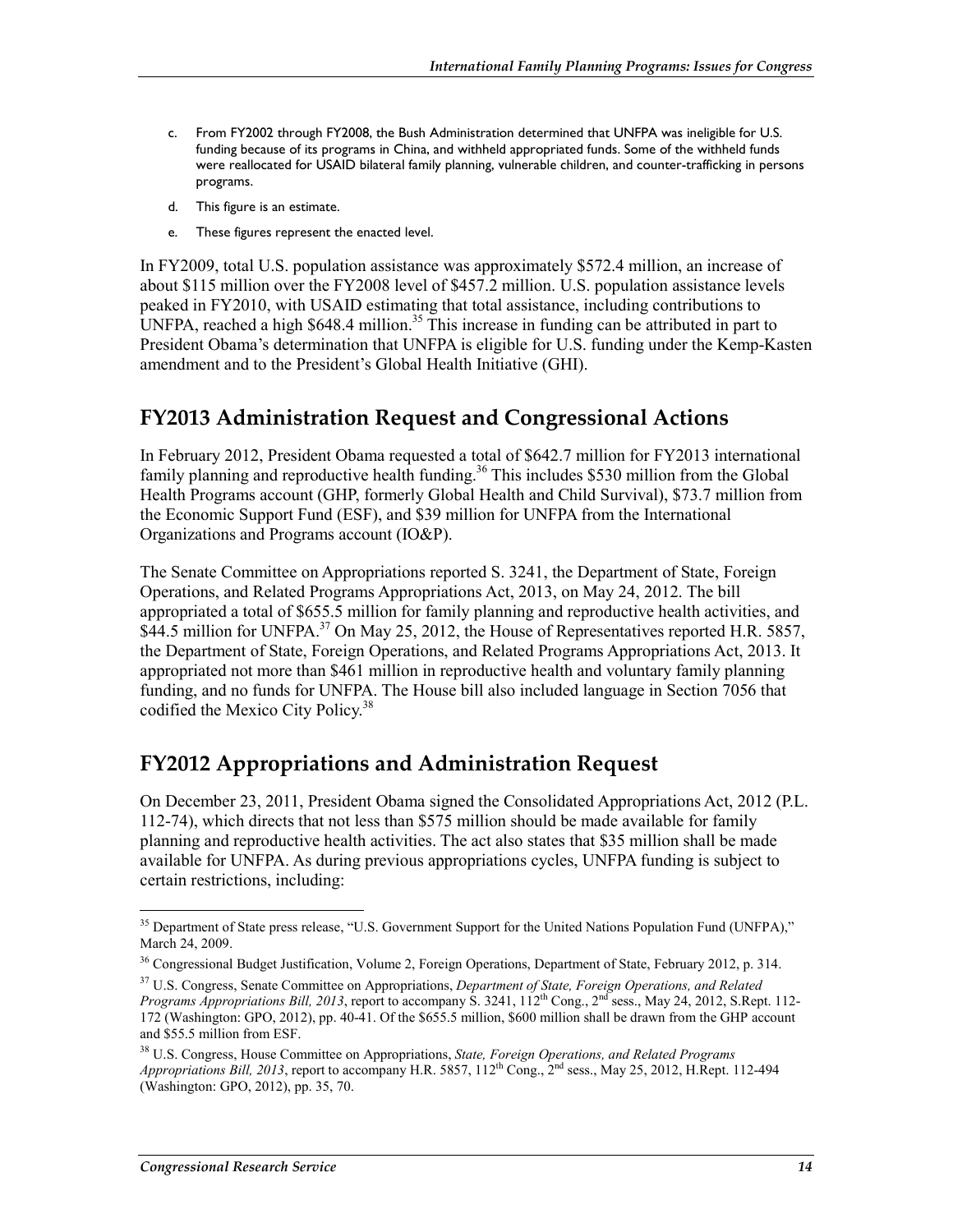- none of the funds made available may be used by UNFPA for a country program in China;
- U.S. contributions must be kept in an account separate from other UNFPA accounts and should not commingle with other sums; and
- UNFPA must not fund abortions.

In addition, four months after the enactment of P.L. 112-74, the Secretary of State is required to report to the Committees on Appropriations on the funds that UNFPA is budgeting for that year for its country program in China. The act also specifies that any funds not made available to UNFPA because of any provision of law shall be transferred to the Global Health Programs account and shall be made available for family planning, maternal, and reproductive health activities.

For FY2012, the Obama Administration requested a total of \$769.105 million for international family planning and reproductive health assistance. This included \$625.6 million from the Global Health and Child Survival account (GHCS); \$89.073 million from ESF; and \$6.932 million from the Assistance to Europe, Eurasia, and Central Asia account (AEECA). In addition, it requested \$47.5 million for UNFPA through the IO&P account.

# **FY2011 Appropriations and Administration Request**

FY2011 appropriations for international family planning and reproductive health are stated in the Department of Defense and Full-Year Continuing Appropriations Act, 2011 (P.L. 112-10).<sup>39</sup> The act directs that not less that \$575 million should be made available for international family planning and reproductive health activities.40 It also states that not less than \$40 million should be directed to UNFPA, to be drawn from the IO&P account, and maintains the same UNFPA restrictions included in FY2010 appropriations (P.L. 111-117, see below).<sup>41</sup>

In March 2010, President Obama requested a total of \$715.74 million for bilateral and multilateral family planning and reproductive health assistance. This included \$590 million from GHCS, \$65.267 million from ESF, and \$10.473 million from AEECA. It also requested \$50 million for UNFPA to be funded through the IO&P account.<sup>42</sup>

<sup>&</sup>lt;u>.</u> <sup>39</sup> Congress did not enact legislation to fund foreign operations programs for FY2011. Instead, §1101(a)(6) of P.L. 112-10 continues the Consolidated Appropriations Act, 2010 (P.L. 111-117) to fund FY2011.

<sup>&</sup>lt;sup>40</sup> When addressing FY2011 U.S. assistance for reproductive health and family planning,  $\S2120(e)$  of P.L. 112-10 refers to and substitutes language from §7060 of Division F of P.L. 111-117, which directed not less than \$648,457,000 for family planning and reproductive health. (Specifically, P.L. 112-10 says that \$575,000,000 shall be substituted for \$648,457,000.)

<sup>&</sup>lt;sup>41</sup> When addressing FY2011 UNFPA funding, §2120(e) of P.L. 112-10 refers to and substitutes language from §660(a) of Division J of P.L. 110-161, the Consolidated Appropriations Act, 2008, which states that not less than \$7 million shall be derived from funds appropriated under the IO&P heading. (Specifically, P.L. 112-10 substitutes "\$40,000,000 should" for "not less than \$7,000,000 shall.")

<sup>&</sup>lt;sup>42</sup> Congressional Budget Justification, Foreign Operations, FY2011, Volume 2, U.S. Department of State, p. 240.